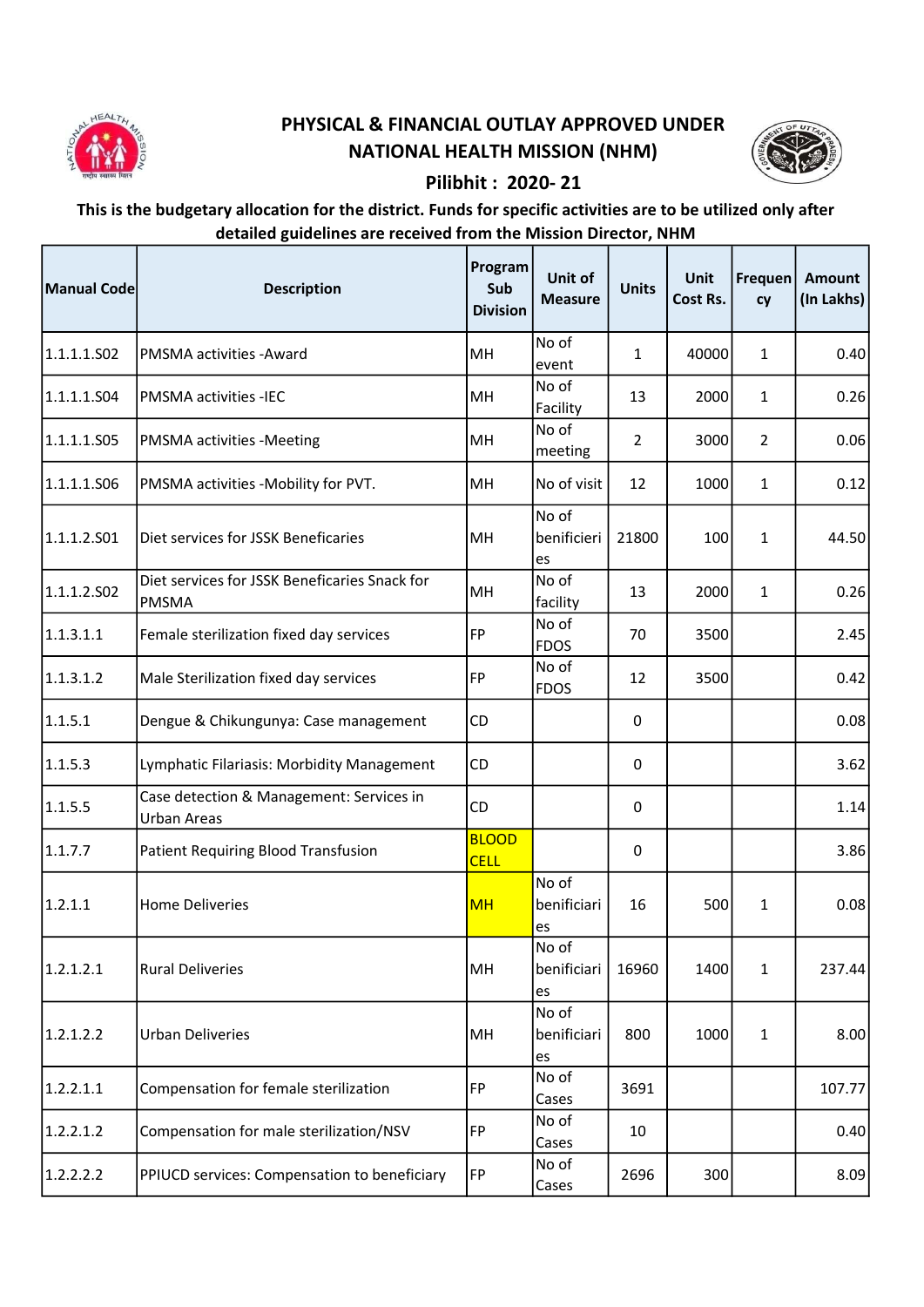| Manual Code | <b>Description</b>                                                                       | Program<br>Sub<br><b>Division</b> | Unit of<br><b>Measure</b> | <b>Units</b> | Unit<br>Cost Rs. | Frequen<br>cy | <b>Amount</b><br>(In Lakhs) |
|-------------|------------------------------------------------------------------------------------------|-----------------------------------|---------------------------|--------------|------------------|---------------|-----------------------------|
| 1.2.2.2.3   | PAIUCD Services: Compensation to beneficiary                                             | <b>FP</b>                         | No of<br>Cases            | 10           | 300              |               | 0.03                        |
| 1.2.2.2.4   | Injectable contraceptive incentive for<br>beneficiaries                                  | <b>FP</b>                         | No of<br>Cases            | 4766         | 100              |               | 4.77                        |
| 1.2.3.2     | TB Patient Nutritional Support under Nikshay<br>Poshan Yojana                            | CD                                |                           | 0            |                  |               | 127.06                      |
| 1.3.1.1     | SNCU                                                                                     | <b>CH</b>                         | No of<br>Facility         | 1            |                  |               | 10.00                       |
| 1.3.1.2     | <b>NBSU</b>                                                                              | <b>CH</b>                         | No of<br>Facility         | 1            | 5000             | 12            | 0.60                        |
| 1.3.1.4     | <b>NRCs</b>                                                                              | <b>CH</b>                         | No of<br>Facility         | 1            |                  |               | 7.80                        |
| 1.3.1.6     | AH/ RKSK Clinics                                                                         | <b>RKSK</b>                       |                           | 9            |                  |               | 1.44                        |
| 1.3.1.7.502 | Phone and Internet Charges for DEIC Manager                                              | <b>RBSK</b>                       | no of DEIC<br>managers    | 0            | 2000             | $\mathbf{1}$  | 0.02                        |
| 1.3.1.8     | District NCD Clinic                                                                      |                                   |                           | 0            |                  |               | 1.00                        |
| 1.3.1.9     | CHC NCD Clinic: Mobility, Miscellaneous &<br>Contingencies                               | <b>NCD</b>                        |                           | 0            |                  |               | 7.00                        |
| 1.3.2.4     | Consumables for computer including provision<br>for internet access for strengthening RI | RI                                | No.                       | 0            | 1000             | 12            | 0.12                        |
| 1.3.2.6.S01 | IMEP Services- BMW- DH                                                                   | <b>IMEP</b>                       |                           | 200          |                  |               | 25.82                       |
| 1.3.2.6.502 | IMEP Services- BMW- CHC/BPHC                                                             | <b>IMEP</b>                       |                           | 218          |                  |               | 28.14                       |
| 1.3.2.6.503 | IMEP Services- BMW Block Level UPHC & District<br>Level UPHC                             | <b>IMEP</b>                       |                           | 6            |                  |               | 0.77                        |
| 1.3.2.6.504 | IMEP Services - BMW-MCH Wing                                                             | <b>IMEP</b>                       |                           | 100          |                  |               | 12.91                       |
| 1.3.2.6.506 | IMEP Services- Machnized Cleaning - DH                                                   | <b>IMEP</b>                       |                           | 0            |                  |               | 66.20                       |
| 1.3.2.6.S07 | IMEP Services- Machnized Cleaning - MCH Wing<br>(100 Bed)                                | <b>IMEP</b>                       |                           | 1            |                  |               | 35.53                       |
| 1.3.2.6.508 | IMEP Services- Mannual Laundry-DH & MCH<br><b>Wing (100 Bed)</b>                         | <b>IMEP</b>                       |                           | 0            |                  |               | 18.00                       |
| 1.3.2.6.510 | IMEP Services- Cleaning - CHC/BPHC                                                       | <b>IMEP</b>                       |                           | 218          |                  |               | 14.34                       |
| 1.3.2.6.513 | <b>IMEP Services-Cleaniness - Sub Centers</b>                                            | <b>IMEP</b>                       |                           | 200          |                  |               | 12.00                       |
| 1.3.2.6.S15 | POL for generator-DH                                                                     | <b>IMEP</b>                       |                           | 0            |                  |               | 6.30                        |
| 1.3.2.6.516 | POL for generator -CHC and BPHC                                                          | <b>IMEP</b>                       |                           | 0            |                  |               | 14.18                       |
| 2.2.1       | POL for Family Planning/Others                                                           | <b>FP</b>                         | No of<br><b>FDOS</b>      | 64           | 1000             |               | 0.64                        |
| 2.2.2       | Mobility & Communication support for AH<br>counsellors & RKSK Coordinators               | <b>RKSK</b>                       | No of<br>Councelor        | 9            | 1200             | 12            | 1.30                        |
| 2.2.3       | Mobility support for RBSK Mobile health team                                             | <b>RBSK</b>                       | No of<br>vehicles         | 14           | 33000            | 12            | 55.44                       |
| 2.2.4       | Support for RBSK: CUG connection per team and<br>rental                                  | <b>RBSK</b>                       | No of<br>teams            | 14           | 200              | 12            | 0.34                        |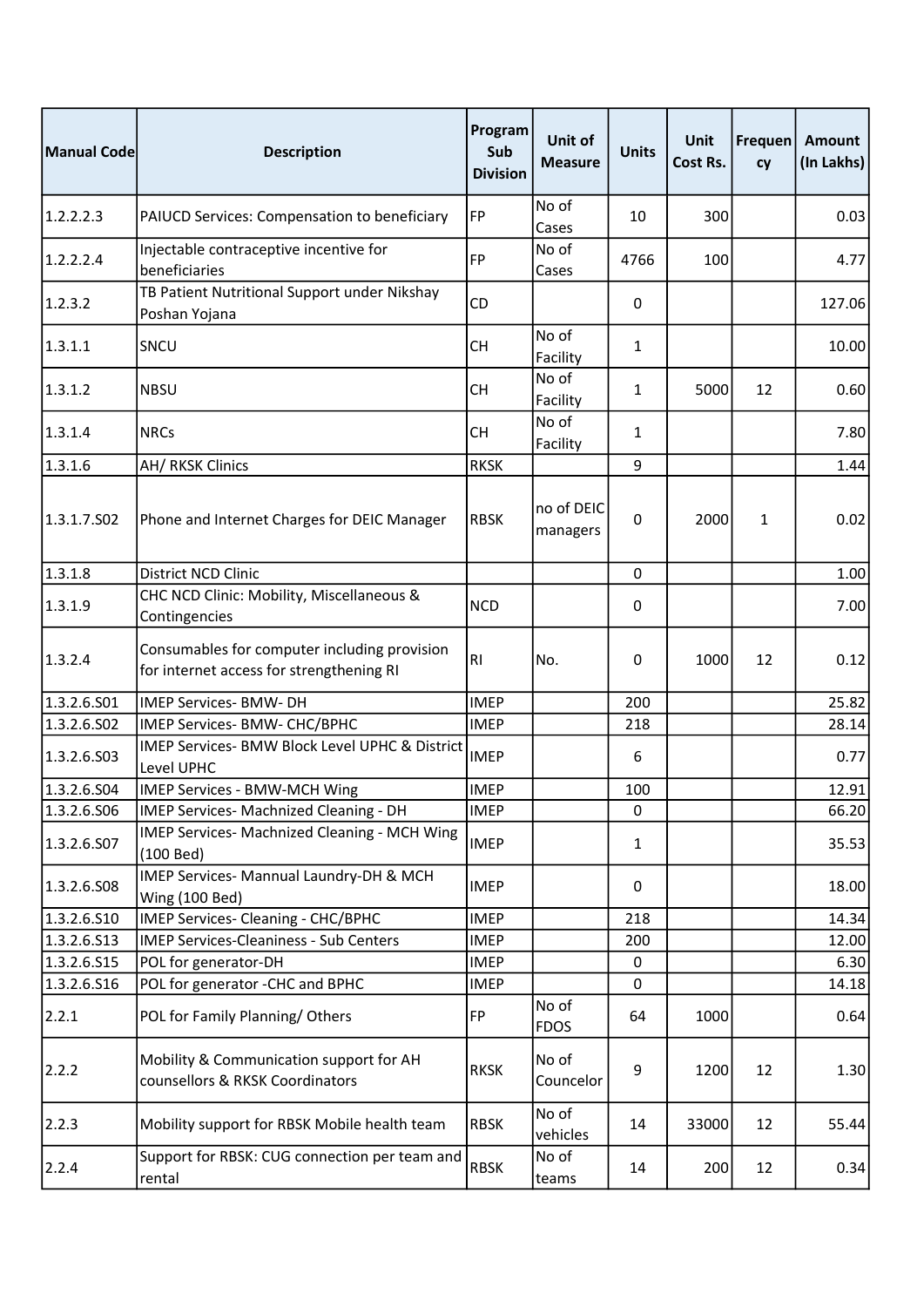| <b>Manual Code</b> | <b>Description</b>                                                                                                                                                                               | Program<br>Sub<br><b>Division</b> | Unit of<br><b>Measure</b>               | <b>Units</b> | Unit<br>Cost Rs. | Frequen<br>cy | <b>Amount</b><br>(In Lakhs) |
|--------------------|--------------------------------------------------------------------------------------------------------------------------------------------------------------------------------------------------|-----------------------------------|-----------------------------------------|--------------|------------------|---------------|-----------------------------|
| 2.3.1.1.2          | Monthly Village Health and Nutrition Days                                                                                                                                                        | <b>RI</b>                         | no of<br>sessions                       | 2993         | 100              | 1             | 2.99                        |
| 2.3.1.5            | Organizing Adolescent Health day                                                                                                                                                                 | <b>RKSK</b>                       | No of AHD                               | 111          | 2500             | $\mathbf{1}$  | 2.78                        |
| 2.3.1.6            | Organising Adolescent Friendly Club meetings at<br>subcentre Level                                                                                                                               | <b>RKSK</b>                       | No of AFC                               | 333          | 250              | 9             | 0.83                        |
| 2.3.1.9            | Focus on slum & underserved areas in urban<br>areas/alternative vaccinator for slums                                                                                                             | R <sub>l</sub>                    |                                         | 72           |                  |               | 1.51                        |
| 2.3.1.10           | Mobility support for mobile health team/ TA/DA<br>to vaccinators                                                                                                                                 | R <sub>l</sub>                    | No of<br>mobile<br>immuniza<br>tion Van | 0            | 33000            |               | 5.94                        |
| 2.3.2.3            | DMHP: Targeted interventions at community<br>level Activities & interventions targeted at<br>schools, colleges, workplaces, out of school<br>adolescents, urban slums and suicide<br>prevention. | <b>NCD</b>                        |                                         | 0            |                  |               | 6.00                        |
| 2.3.2.5            | Tobacco Cessation Centre (TCC): Weekly FGD<br>with the tobacco users                                                                                                                             | <b>NCD</b>                        |                                         | 0            |                  |               | 0.52                        |
| 2.3.3.2            | Screening and free spectacles to school children                                                                                                                                                 | <b>NCD</b>                        |                                         | 0            |                  |               | 3.57                        |
| 2.3.3.3            | Screening and free spectacles for near work to<br>Old Person                                                                                                                                     | <b>NCD</b>                        |                                         | 0            |                  |               | 3.57                        |
| 2.3.3.4.1          | Coverage of Public School                                                                                                                                                                        | <b>NCD</b>                        |                                         | $\pmb{0}$    |                  |               | 0.67                        |
| 2.3.3.4.2          | Coverage of Pvt. School                                                                                                                                                                          | <b>NCD</b>                        |                                         | $\pmb{0}$    |                  |               | 2.00                        |
| 2.3.3.4.3          | Coverage of Public School in other's school<br>programme                                                                                                                                         | <b>NCD</b>                        |                                         | 0            |                  |               | 1.33                        |
| 2.3.3.4.4          | Coverage of Pvt. School in other's school<br>programme                                                                                                                                           | <b>NCD</b>                        |                                         | 0            |                  |               | 1.00                        |
| 2.3.3.4.5          | Sensitization campaign for college students                                                                                                                                                      | <b>NCD</b>                        |                                         | 0            |                  |               | 2.00                        |
| 3.1.1.1.1          | JSY Incentive to ASHA                                                                                                                                                                            | <b>MH</b>                         | No of<br>ASHA                           | 14400        | 600              | $\mathbf{1}$  | 86.40                       |
| 3.1.1.1.2          | ASHA incentive under MAA programme @ Rs<br>100 per ASHA for quarterly mother's meeting                                                                                                           | <b>CH</b>                         | No of<br>meetings                       | 1184         | 100              |               | 2.37                        |
| 3.1.1.1.3.501      | Incentive for Home Based Newborn Care<br>programme Rural                                                                                                                                         | <b>CH</b>                         | No of<br>newborn                        | 40996        | 250              | $\mathbf{1}$  | 102.49                      |
| 3.1.1.1.5          | Incentive for referral of SAM cases to NRC and<br>for follow up of discharge SAM children from<br><b>NRCs</b>                                                                                    | <b>CH</b>                         | No of<br>Child                          | 860          | 150              | $\mathbf{1}$  | 0.26                        |
| 3.1.1.1.6          | Incentive for National Deworming Day for<br>mobilising out of school children                                                                                                                    | <b>RKSK</b>                       | No of<br>ASHA                           | 1526         | 100              | $\mathbf{1}$  | 1.53                        |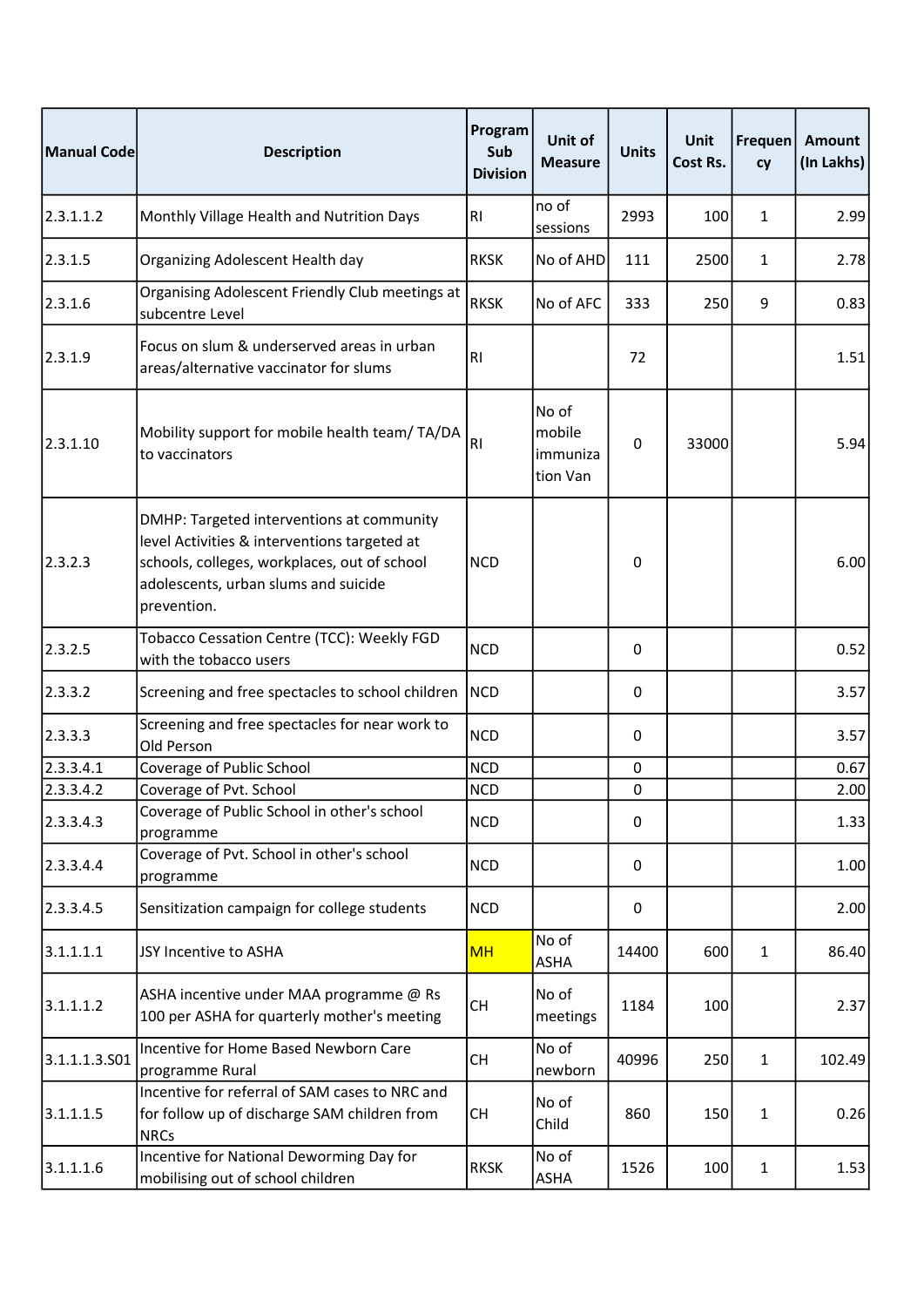| Manual Code    | <b>Description</b>                                                                                                | Program<br>Sub<br><b>Division</b> | Unit of<br><b>Measure</b>      | <b>Units</b> | <b>Unit</b><br>Cost Rs. | Frequen<br>cy | Amount<br>(In Lakhs) |
|----------------|-------------------------------------------------------------------------------------------------------------------|-----------------------------------|--------------------------------|--------------|-------------------------|---------------|----------------------|
| 3.1.1.1.7      | Incentive for IDCF for prophylactic distribution<br>of ORS to family with under-five children.                    | <b>CH</b>                         | No of<br><b>ASHA</b>           | 1184         | 100                     | $\mathbf{1}$  | 1.18                 |
| 3.1.1.1.9      | National Iron Plus Incentive for mobilizing<br>children and/or ensuring compliance and<br>reporting (6-59 months) | СH                                | No of<br><b>ASHA</b>           | 1157         | 50                      | 1             | 3.47                 |
| 3.1.1.1.11     | ASHA Incentive under Immunzation                                                                                  | <b>RI</b>                         | no of<br>children              | 41442        | 225                     | $\mathbf{1}$  | 93.24                |
| 3.1.1.1.12     | Incentive to ASHA for Quaterly Visit Under HBYC<br>program                                                        | <b>CH</b>                         | No of<br>Child $/5$<br>visits  | 25623        | 250                     | 1             | 64.06                |
| 3.1.1.1.13.S03 | ASHA incentive for HRP identification and follow<br>up                                                            | MH                                | No of<br><b>ASHA</b>           | 1000         | 300                     | $\mathbf{1}$  | 3.00                 |
| 3.1.1.2.1      | ASHA Incentives under Saas Bahu Sammellan                                                                         | <b>FP</b>                         | No of Saas<br>Bahu<br>Sammelan | 933          | 100                     |               | 0.93                 |
| 3.1.1.2.2      | ASHA Incentives under Nayi Pehl Kit                                                                               | FP                                | No of Nayi<br>Pahel Kit        | 4134         | 100                     |               | 4.13                 |
| 3.1.1.2.4      | ASHA PPIUCD incentive for accompanying the<br>client for PPIUCD insertion                                         | <b>FP</b>                         |                                | 2696         | 150                     |               | 4.04                 |
| 3.1.1.2.5      | ASHA PAIUCD incentive for accompanying the<br>client for PAIUCD insertion                                         | <b>FP</b>                         |                                | 10           | 150                     |               | 0.02                 |
| 3.1.1.2.6.501  | ASHA incentive under ESB scheme for promoting<br>spacing of births between 02 children                            | <b>FP</b>                         | No of<br>Clints                | 630          | 500                     |               | 3.15                 |
| 3.1.1.2.6.S02  | ASHA incentive under ESB scheme for promoting $ _{\text{FP}}$<br>spacing of 02 years after marriage               |                                   | No of<br>Clints                | 630          | 500                     |               | 3.15                 |
| 3.1.1.2.7      | ASHA incentive under ESB scheme for promoting $ _{\text{FP}}$<br>Adoption of Limiting Method upto Two Children    |                                   | No of<br>Clints                | 286          | 1000                    |               | 2.86                 |
| 3.1.1.2.9.S01  | ASHA incentive for injectable contraceptive                                                                       | <b>FP</b>                         | No of<br>Cases                 | 3336         | 100                     |               | 3.34                 |
| 3.1.1.2.9.502  | Reimbursement of travel expenses for<br>accompanying a women to facility for medical<br>abortion                  | <b>FP</b>                         | No of<br>Cases                 | 20           | 225                     |               | 0.05                 |
| 3.1.1.2.9.503  | Reimbursement of travel expenses for<br>accompanying a women to facility for surgical<br>abortion (MVA/EVA)       | FP                                | No of<br>Cases                 | 20           | 150                     |               | 0.03                 |
| 3.1.1.3.2      | Incentive for mobilizing adolescents and<br>community for AHD                                                     | <b>RKSK</b>                       | No of<br><b>ASHA</b>           | 185          | 200                     | $\mathbf{1}$  | 1.11                 |
| 3.1.1.4.2      | ASHA Incentive for Dengue and Chikungunya                                                                         |                                   |                                | 0            |                         |               | 15.21                |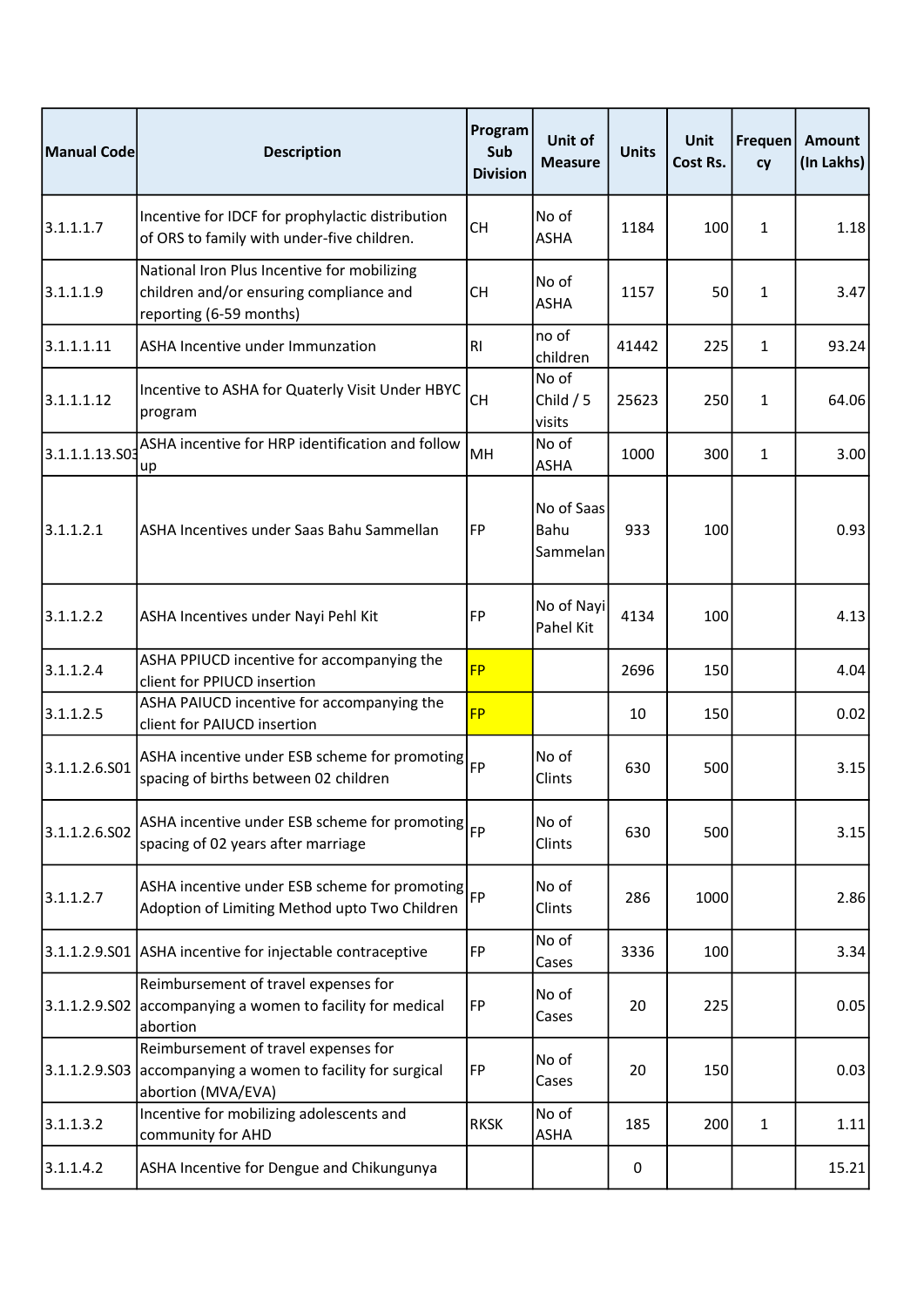| Manual Code           | <b>Description</b>                                                                          | Program<br>Sub<br><b>Division</b> | Unit of<br><b>Measure</b>      | <b>Units</b> | Unit<br>Cost Rs. | <b>Frequen</b><br>cy | Amount<br>(In Lakhs) |
|-----------------------|---------------------------------------------------------------------------------------------|-----------------------------------|--------------------------------|--------------|------------------|----------------------|----------------------|
| 3.1.1.4.5             | Honorarium for Drug Distribution including<br>ASHAs and supervisors involved in MDA         |                                   |                                | 0            |                  |                      | 30.71                |
| 3.1.1.4.8.1           | ASHA incentive for detection of leprosy                                                     |                                   |                                | 385          |                  |                      | 0.96                 |
| 3.1.1.4.8.2           | ASHA Incentive for PB (Treatment completion)                                                |                                   |                                | 231          |                  |                      | 0.92                 |
| 3.1.1.4.8.3           | ASHA Incentive for MB (Treatment completion)                                                |                                   |                                | 154          |                  |                      | 0.92                 |
| 3.1.1.4.9             | ASHA Involvement under NLEP - Sensitisation                                                 |                                   |                                | 500          |                  |                      | 0.50                 |
| 3.1.1.5.1             | ASHA Incentive under NIDDCP                                                                 |                                   |                                | 0            |                  |                      | 4.56                 |
| 3.1.1.5.2.503         | ASHA Incentive Filling of CBAC forms Under<br><b>HWC</b>                                    | <b>CP</b>                         |                                | 0            |                  |                      | 9.00                 |
| 3.1.1.5.2.504         | ASHA Incentive for Mobilising, Screening and<br>Follow Up Under HWC                         | <b>CP</b>                         |                                | 0            |                  |                      | 9.00                 |
| 3.1.1.6.1             | ASHA incentives for routine activities                                                      | <b>CP</b>                         |                                | 1521         |                  |                      | 365.04               |
| 3.1.1.6.3.504         | Incentive to ASHA Facilitator                                                               | <b>CP</b>                         |                                | 77           |                  |                      | 4.16                 |
| 3.1.1.6.3.S05         | Incentive to ASHA for Health Promotion Day                                                  | <b>CP</b>                         |                                | 1521         |                  |                      | 36.50                |
|                       | 3.1.1.6.3.S06 Incentive to ASHA under PMMVY                                                 | <b>CP</b>                         |                                | 9126         |                  |                      | 9.13                 |
| 3.1.1.6.3.S07         | Incentive to ASHA Facilitator for CBAC, HRP and<br><b>SAM Tracking</b>                      | <b>CP</b>                         |                                | 77           |                  |                      | 11.55                |
| 3.1.2.10              | Any Other (ASHATraining Cost)                                                               |                                   |                                | $\mathbf 0$  |                  |                      | 21.50                |
| 3.1.3.1               | Supervision costs by ASHA facilitators(12<br>months)                                        | <b>CP</b>                         |                                | 77           |                  |                      | 55.44                |
| 3.1.3.2               | Support provisions to ASHA (Uniform)                                                        | <b>CP</b>                         |                                | 1598         |                  |                      | 9.59                 |
| 3.1.3.3               | Awards to ASHA's/Link workers                                                               | <b>CP</b>                         |                                | 0            |                  |                      | 5.00                 |
| 3.1.3.4               | Mobilization of children through ASHA or other<br>mobilizers                                | RI                                | No of<br>session               | 23942        | 150 <sup>1</sup> | 1                    | 35.91l               |
| 3.1.3.5.501           | Incentive for other link workers for Prepration of<br>Due List of Childrens to be immunized | R1                                | No of<br>session               | 2076         | 100              | 1                    | 2.08                 |
| 3.2.1.SO <sub>2</sub> | Other activities under Mission Parivar Vikas:<br>Demand Generation (Saas Bahu Sammellan)    | <b>FP</b>                         | No of Saas<br>Bahu<br>Sammelan | 933          | 1500             |                      | 14.00                |
| 3.2.2                 | <b>Incentives for Peer Educators</b>                                                        | <b>RKSK</b>                       | No of PE                       | 740          | 50               | $\mathbf{1}$         | 4.44                 |
| 3.2.3.1.1             | Treatment Supporter Honorarium (Rs 1000)                                                    |                                   |                                | 0            |                  |                      | 25.41                |
| 3.2.3.1.2             | Treatment Supporter Honorarium (Rs 5000)                                                    |                                   |                                | 0            |                  |                      | 3.86                 |
| 3.2.3.1.3             | Incentive for informant (Rs 500)                                                            |                                   |                                | 0            |                  |                      | 2.86                 |
| 3.2.3.4.501           | Incentive for community volunteers/supervisors<br>/LT etc undertaking ACF                   |                                   |                                | 0            |                  |                      | 30.21                |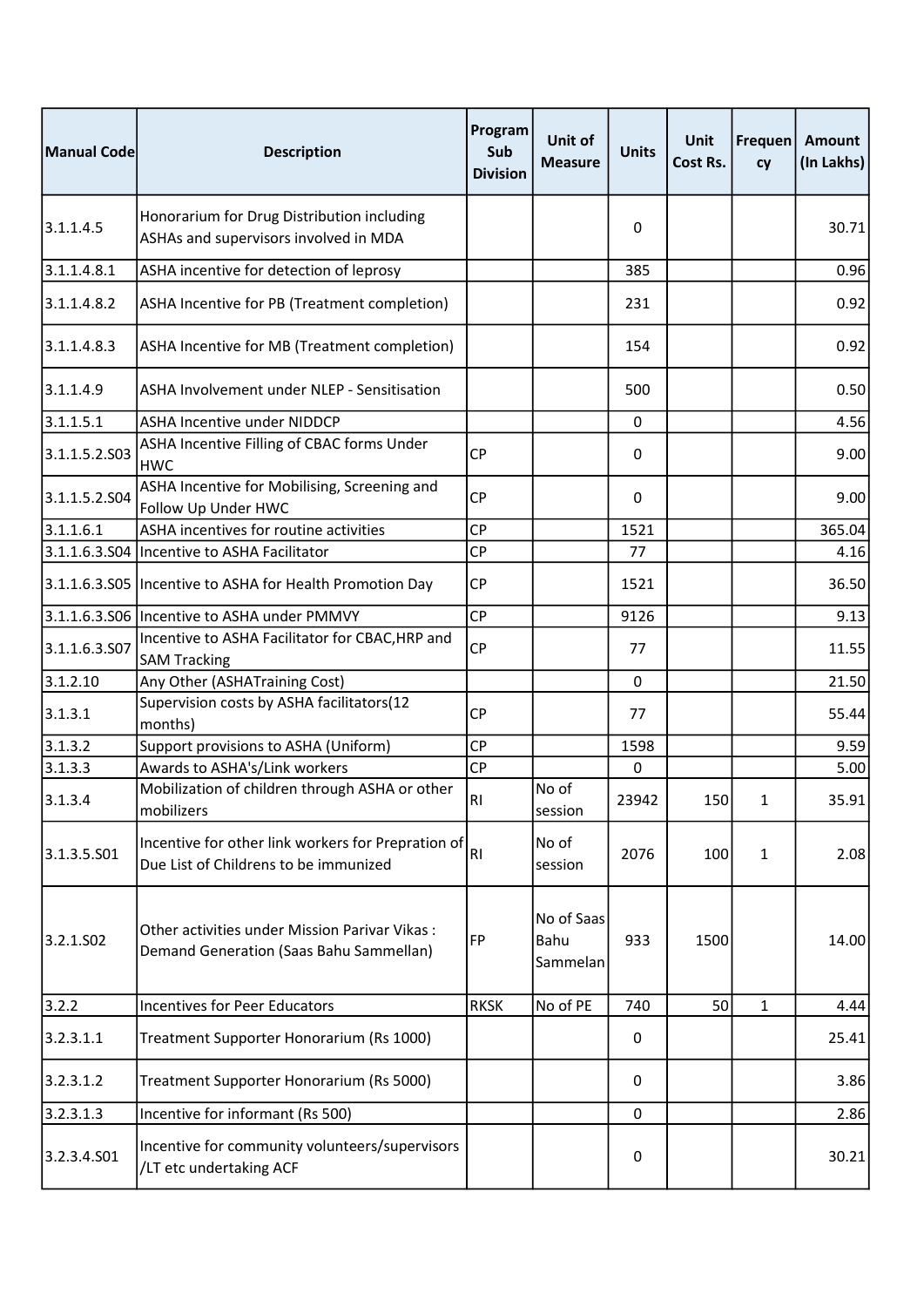| Manual Code   | <b>Description</b>                                                                                                          | Program<br>Sub<br><b>Division</b> | <b>Unit of</b><br><b>Measure</b> | <b>Units</b>     | Unit<br>Cost Rs. | <b>Frequen</b><br>cy | <b>Amount</b><br>(In Lakhs) |
|---------------|-----------------------------------------------------------------------------------------------------------------------------|-----------------------------------|----------------------------------|------------------|------------------|----------------------|-----------------------------|
| 3.2.5.1.1     | <b>Operational cost for Spray Wages</b>                                                                                     |                                   |                                  | 0                |                  |                      | 18.72                       |
| 3.2.5.2.1     | Dengue & Chikungunya: Vector Control,<br>environmental management & fogging machine                                         |                                   |                                  | 0                |                  |                      | 5.19                        |
| 3.3.3.2       | Training of PRI's representatives/ Police<br>personnel/ Teachers/ Transport personnel/ NGO<br>personnel/ other stakeholders |                                   |                                  | 0                |                  |                      | 0.30                        |
| 3.3.4.501     | <b>AAA Platform</b>                                                                                                         |                                   |                                  | 3481             |                  |                      | 15.66                       |
| 4.1.1         | <b>District Hospitals</b>                                                                                                   | <b>CP</b>                         |                                  | $\overline{2}$   |                  |                      | 10.00                       |
| 4.1.3         | <b>Community Health Centers</b>                                                                                             | <b>CP</b>                         |                                  | 8                |                  |                      | 20.00                       |
| 4.1.4         | <b>Primary Health Centers</b>                                                                                               | <b>CP</b>                         |                                  | 22               |                  |                      | 19.25                       |
| 4.1.5         | Sub Centers                                                                                                                 | <b>CP</b>                         |                                  | 199              |                  |                      | 23.88                       |
| 4.1.6         | Village Health Sanitation & Nutrition Committee                                                                             | <b>CP</b>                         |                                  | 920              |                  |                      | 55.20                       |
| 4.1.7.501     | H&WC Additional Untied Grant-SC                                                                                             | <b>CP</b>                         |                                  | 0                |                  |                      | 17.70                       |
| 4.1.7.S02     | H&WC Additional Untied Grant-PHC                                                                                            | <b>CP</b>                         |                                  | 0                |                  |                      | 6.50                        |
| 5.1.1.2.8     | Infrastructure strengthening of SC to H&WC                                                                                  | <b>CP</b>                         |                                  | 0                |                  |                      | 315.00                      |
| 5.1.1.2.9     | Infrastructure strengthening of PHC to H&WC                                                                                 |                                   |                                  | $\boldsymbol{0}$ |                  |                      | 5.48                        |
| 5.3.3         | Blood bank/ Blood storage/ Day care centre for                                                                              | <b>BLOOD</b>                      |                                  | 0                |                  |                      | 2.50                        |
|               | hemoglobinopathies                                                                                                          | CELL                              |                                  |                  |                  |                      |                             |
| 5.3.9         | Safety Pits                                                                                                                 | R1                                | No.                              | 13               | 6000             | $\mathbf{1}$         | 0.78                        |
| 5.3.14        | Civil Works under RNTCP                                                                                                     | CD                                |                                  | 0                |                  |                      | 3.16                        |
| 6.1.1.1.1     | MVA / EVA for Safe Abortion services                                                                                        | FP/CAC                            | No of<br>MVA/EVA<br>kits         | 30               | 3000             |                      | 0.90                        |
| 6.1.1.2.3 S01 | Procurement Of Equipment for Skill Lab Under<br><b>SAANS at District Level</b>                                              | <b>CH</b>                         | No of<br>Equipmen                | 1                |                  |                      | 2.50                        |
| 6.1.1.2.3.502 | Procurement Of Hand held Pulse Oximeter and<br>nebulizer under SAANS at District Level                                      | <b>CH</b>                         | No of<br>Equipmen<br>t           | 36               |                  |                      | 3.24                        |
|               | 6.1.1.2.4.S05 Procurement of Phototherepy for NBSU                                                                          | <b>CH</b>                         | No of<br>Equipmen                | $\mathbf{1}$     | 65000            | $\mathbf{1}$         | 1.30                        |
|               | 6.1.1.2.4.S06 Procurement of Radiant Warmer for NBSU                                                                        | <b>CH</b>                         | No of<br>Equipmen<br>t           | $\mathbf{1}$     | 60000            | $\mathbf{1}$         | 2.40                        |
| 6.1.1.3.1     | <b>NSV</b> kits                                                                                                             | <b>FP</b>                         |                                  | $\overline{2}$   | 1000             |                      | 0.02                        |
| 6.1.1.3.3     | Minilap kits                                                                                                                | FP                                | No of<br>Minilap<br>kits         | $\overline{2}$   | 3000             |                      | 0.06                        |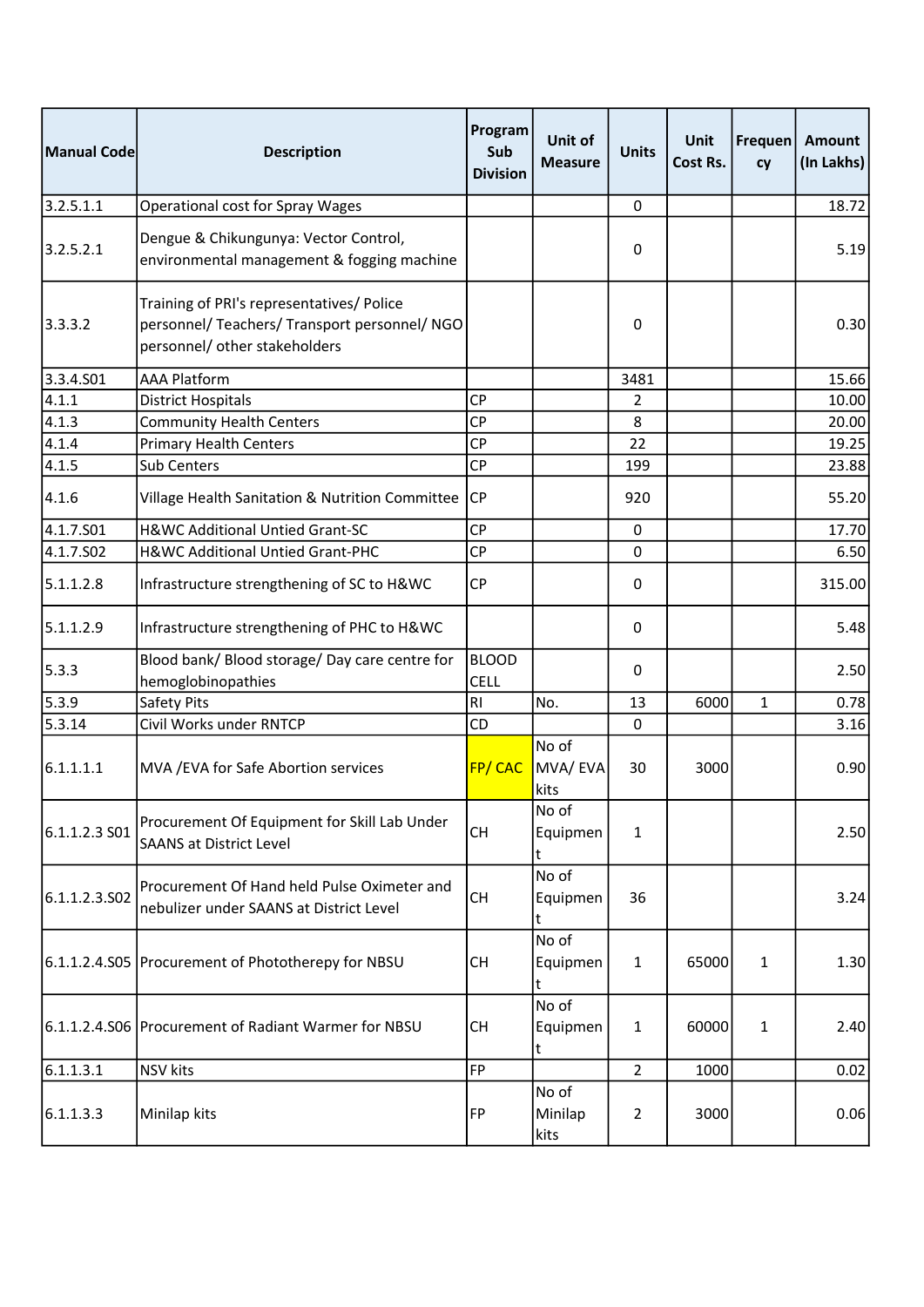| Manual Code   | <b>Description</b>                                                       | Program<br>Sub<br><b>Division</b> | Unit of<br><b>Measure</b>  | <b>Units</b> | Unit<br>Cost Rs. | Frequen<br>cy | <b>Amount</b><br>(In Lakhs) |
|---------------|--------------------------------------------------------------------------|-----------------------------------|----------------------------|--------------|------------------|---------------|-----------------------------|
| 6.1.1.3.5     | PPIUCD forceps                                                           | <b>FP</b>                         | No of<br>Kallys<br>forceps | 5            | 1000             |               | 0.05                        |
| 6.1.1.5.1     | Equipment for Mobile health teams                                        | <b>RBSK</b>                       | No of<br>teams             | 14           | 5000             | 1             | 0.70                        |
| 6.1.1.17.1    | Equipments                                                               |                                   |                            | 0            |                  |               | 0.05                        |
| 6.1.1.18.1    | Procurement of Equipment                                                 |                                   |                            | 0            |                  |               | 1.50                        |
| 6.1.1.19.3    | Grant-in-aid for Vision Centre (PHC) (Govt.)                             |                                   |                            | 0            |                  |               | 1.00                        |
| 6.1.1.21.4    | Non-recurring GIA: Machinery & Equipment for<br>CHC                      |                                   |                            | 0            |                  |               | 2.50                        |
| 6.1.1.23.4    | Non-recurring: Equipment at CHC NCD clinic                               |                                   |                            | 0            |                  |               | 16.00                       |
| 6.1.2.3.1     | <b>MCR</b>                                                               |                                   |                            | 100          |                  |               | 0.40                        |
| 6.1.2.3.2     | Aids/Appliance                                                           |                                   |                            | 0            |                  |               | 0.17                        |
| 6.1.2.5.1     | Tablets; software for H&WC and ANM/ MPW                                  | <b>CP</b>                         |                            | 0            |                  |               | 1.85                        |
| 6.1.3.1.3     | <b>Equipment Maintenance</b>                                             |                                   |                            | 0            |                  |               | 1.41                        |
| 6.2.1.2       | Drugs for Safe Abortion (MMA)                                            | FP/CAC                            | No of<br><b>Tablets</b>    | 300          |                  |               | 0.04                        |
| 6.2.1.7.5.S01 | Drugs & Consumables Normal Delivery L1<br>Facility                       | MH                                | No of<br>benificieri<br>es | 400          | 100              |               | 0.08                        |
| 6.2.1.7.5.S02 | Drugs & Consumables Normal Delivery L2<br>Facility                       | MH                                | No of<br>benificieri<br>es | 10200        | 200              | 1             | 4.08                        |
| 6.2.1.7.5.503 | Drugs & Consumables Normal Delivery L3<br>Facility                       | MH                                | No of<br>benificieri<br>es | 11300        | 300              | 1             | 9.04                        |
| 6.2.1.7.5.504 | Drugs & Consumables Caesarean Delivery L3<br>Facility                    | MH                                | No of<br>benificieri<br>es | 300          | 1800             | $\mathbf{1}$  | 1.08                        |
| 6.2.1.7.5.S08 | Drugs & Consumables Safe Dilivery Kit for HIV<br>infected Pregnant Women | MH                                | No of<br>benificieri<br>es | 25           | 1500             | $\mathbf{1}$  | 0.38                        |
| 6.2.2.9       | AEFI kit under RI Program                                                | <b>RI</b>                         | No.                        | 55           | 200              | $\mathbf{1}$  | 0.11                        |
| 6.2.3.1       | Nayi Pehl Kit                                                            | FP                                | No of Nayi<br>Pahel Kit    | 4134         | 220              |               | 9.09                        |
| 6.2.5.1       | Medicine for Mobile health team                                          | <b>RBSK</b>                       | No of<br>teams             | 14           | 5000             | $\mathbf{1}$  | 0.70                        |
| 6.2.6.4       | Replenishment of ASHA HBNC kits                                          | <b>CP</b>                         |                            | 1436         |                  |               | 2.15                        |
| 6.2.8.1       | Red/Black plastic bags et                                                | R <sub>l</sub>                    | No of<br>session           | 29928        | 10               | $\mathbf{1}$  | 2.99                        |
| 6.2.8.2       | Bleach/Hypochlorite solution/ Twin bucket and<br>hub cutter              | R1                                |                            | 13           |                  |               | 0.20                        |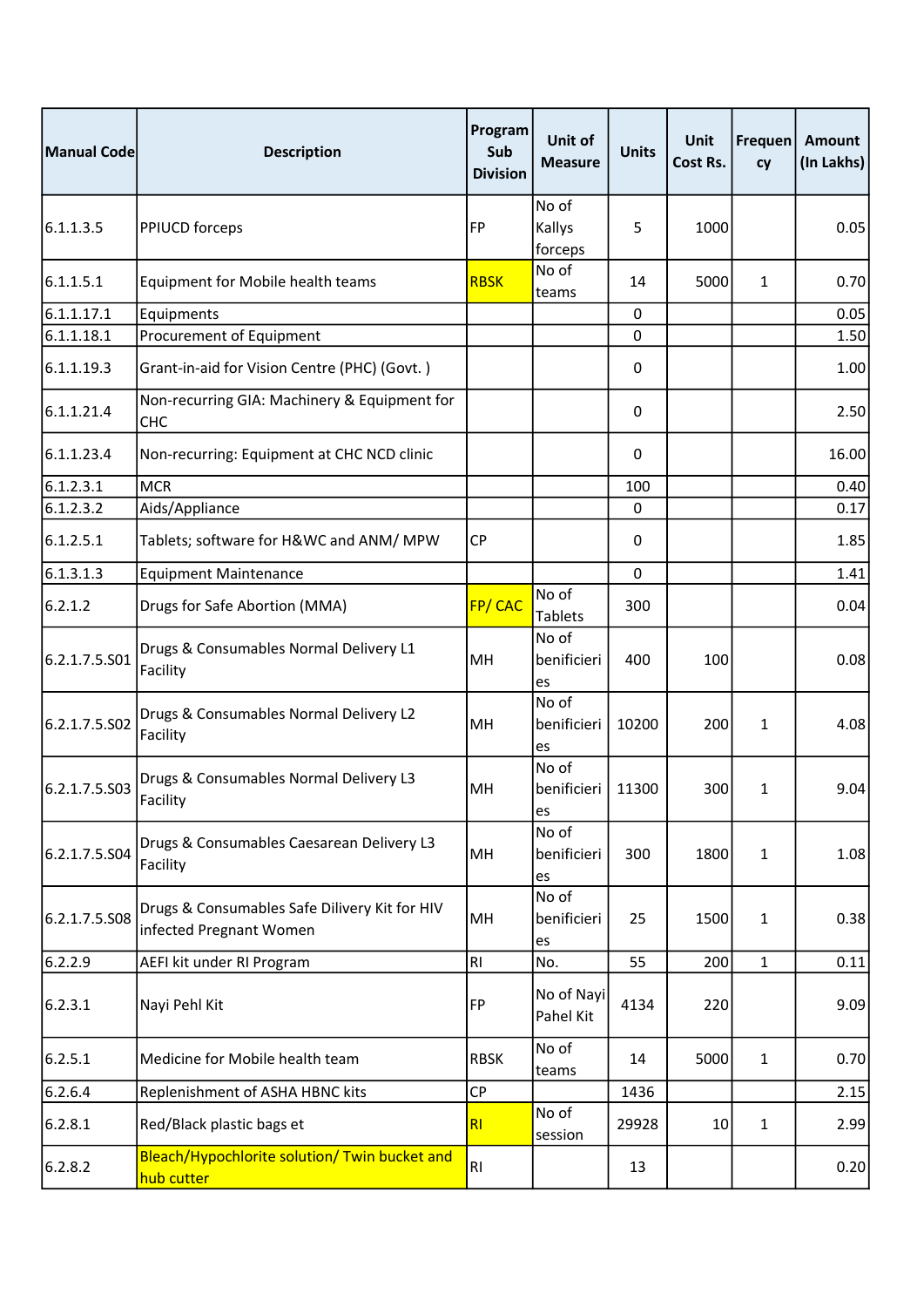| Manual Code | <b>Description</b>                                                                          | Program<br>Sub<br><b>Division</b> | <b>Unit of</b><br><b>Measure</b> | <b>Units</b>   | Unit<br>Cost Rs. | Frequen<br>cy | <b>Amount</b><br>(In Lakhs) |
|-------------|---------------------------------------------------------------------------------------------|-----------------------------------|----------------------------------|----------------|------------------|---------------|-----------------------------|
| 6.2.9.1     | AYUSH drugs for DH / CHC / PHC                                                              | <b>AYUSH</b>                      |                                  | 19             |                  |               | 9.50                        |
| 6.2.12.1    | Chloroquine phosphate tablets                                                               |                                   |                                  | 0              |                  |               | 0.25                        |
| 6.2.12.2    | Primaquine tablets 2.5 mg                                                                   |                                   |                                  | 0              |                  |               | 0.13                        |
| 6.2.12.3    | Primaquine tablets 7.5 mg                                                                   |                                   |                                  | 0              |                  |               | 0.25                        |
| 6.2.13.1    | Supportive drugs, lab. Reagents                                                             |                                   |                                  | 0              |                  |               | 0.68                        |
| 6.2.14.1    | <b>Laboratory Materials</b>                                                                 |                                   |                                  | 0              |                  |               | 14.74                       |
| 6.2.14.2    | Procurement of Drugs                                                                        |                                   |                                  | 0              |                  |               | 7.62                        |
| 6.2.15.1    | Assistance for consumables/drugs/medicines to<br>the Govt./District Hospital for Cat sx etc | <b>NCD</b>                        |                                  | 0              |                  |               | 10.47                       |
| 6.2.18.1    | Procurement of medicine & consumables for<br><b>TCC under NTCP</b>                          |                                   |                                  | 0              |                  |               | 2.00                        |
| 6.2.19.1    | Drugs & supplies for District NCD Clinic                                                    |                                   |                                  | 0              |                  |               | 12.00                       |
| 6.2.19.3    | Drugs & supplies for CHC NCD Clinic                                                         |                                   |                                  | 0              |                  |               | 14.00                       |
| 6.2.19.4    | Drugs & supplies for PHC level                                                              |                                   |                                  | 0              |                  |               | 7.25                        |
| 6.2.19.5    | Drugs & supplies for Sub-Centre level                                                       |                                   |                                  | 0              |                  |               | 24.38                       |
| 6.2.22.1    | Cost of Lab recurring expences for H & WC                                                   | <b>CP</b>                         |                                  | 0              |                  |               | 21.60                       |
| 6.2.22.2    | Lab strengthening of SHC - HWC -                                                            | <b>CP</b>                         |                                  | 0              |                  |               | 2.00                        |
| 6.4.3.501   | Free Diagnostics for Pregnant women under<br>JSSK - USG on PPP for PMSMA                    | MH                                | No of USG                        | 1100           | 300              | $\mathbf{1}$  | 3.30                        |
| 6.4.3.502   | Free Diagnostics for Pregnant women under<br>JSSK- AVD for for HIV & Syphilis at VHNDs      | MН                                | No of AVD                        | 196            | 25               | 1             | 5.10                        |
| 6.4.3.503   | Free Diagnostics for Pregnant women under<br><b>JSSK-MH</b>                                 | <b>MH</b>                         | No of<br>benificieri<br>es       | 44000          | 200              | $\mathbf{1}$  | 14.08                       |
| 6.4.4       | Free Diagnostics for Sick infants under JSSK                                                | CН                                | No of<br>units                   | 1              |                  |               | 1.20                        |
| 7.5.2       | Any Other                                                                                   |                                   |                                  | $\pmb{0}$      |                  |               | 5.08                        |
| 8.1.1.1     | ANMs                                                                                        | MH                                |                                  | 197            |                  |               | 367.02                      |
| 8.1.1.2.501 | Staff Nurses-100 Beded MCH Wing                                                             | MH                                |                                  | 31             |                  |               | 74.63                       |
| 8.1.1.2.505 | <b>Staff Nurses-MH</b>                                                                      | MH                                |                                  | 65             |                  |               | 212.70                      |
| 8.1.1.2.511 | Staff Nurse - HWC                                                                           | <b>CP</b>                         |                                  | 0              |                  |               | 17.47                       |
| 8.1.1.5.501 | Laboratory Technicians -100 Beded MCH Wing                                                  | MH                                |                                  | 6              |                  |               | 12.38                       |
| 8.1.1.5.502 | Laboratory Technicians -HR                                                                  |                                   |                                  | 5              |                  |               | 12.76                       |
| 8.1.1.5.504 | Laboratory Technicians - RNTCP                                                              |                                   |                                  | 0              |                  |               | 45.74                       |
| 8.1.1.6.505 | OT Technician                                                                               | <b>MH</b>                         |                                  | 3              |                  |               | 6.84                        |
| 8.1.1.6.506 | OT Technician-MCH Wing                                                                      | <b>MH</b>                         |                                  | $\overline{2}$ |                  |               | 3.95                        |
| 8.1.1.12    | Others (Para Medical Worker)-NLEP                                                           | CD                                |                                  | 0              |                  |               | 3.09                        |
| 8.1.2.1.501 | Obstetricians and Gynaecologists -100 Beded<br><b>MCH Wing</b>                              | MH                                |                                  | 3              |                  |               | 37.44                       |
| 8.1.2.1.504 | <b>Obstetricians and Gynaecologists -MH</b>                                                 | MH                                |                                  | $\overline{2}$ |                  |               | 14.40                       |
| 8.1.2.2.501 | Paediatricians- 100 Beded MCH Wing                                                          | MH                                |                                  | 3              |                  |               | 21.60                       |
| 8.1.2.3.502 | Anaesthetists - 100 Beded MCH Wing                                                          | MH                                |                                  | 3              |                  |               | 29.52                       |
| 8.1.2.3.505 | Anaesthetists - MH                                                                          | MH                                |                                  | $\overline{2}$ |                  |               | 14.40                       |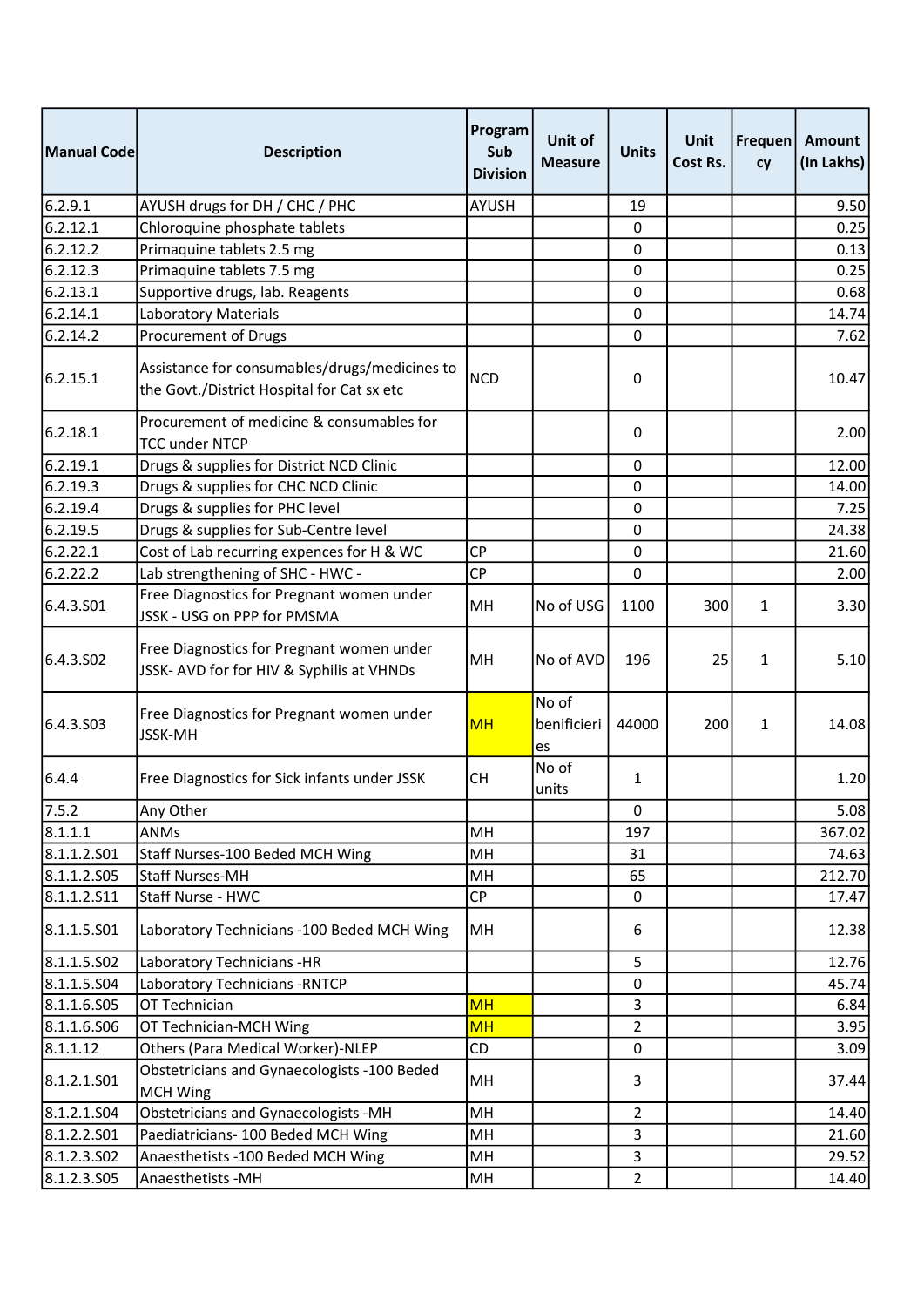| Manual Code             | <b>Description</b>                                                                    | Program<br>Sub<br><b>Division</b> | Unit of<br><b>Measure</b> | <b>Units</b>   | Unit<br>Cost Rs. | Frequen<br>cy | Amount<br>(In Lakhs) |
|-------------------------|---------------------------------------------------------------------------------------|-----------------------------------|---------------------------|----------------|------------------|---------------|----------------------|
| 8.1.2.5.S01             | Radiologists- 100 Beded MCH Wing                                                      | MH                                |                           | 1              |                  |               | 7.80                 |
| 8.1.2.6.501             | Pathologists/ Haemotologists- 100 Beded MCH<br>Wing                                   | MH                                |                           | 1              |                  |               | 15.12                |
| 8.1.3.10.S01            | FRU Operationalization for Gynae & anesthetist<br>specialist on call from govt sector | MH                                | No of $C$ -<br>section    | 6              | 3000             | $\mathbf{1}$  | 0.18                 |
| 8.1.3.10.S02            | FRU Operationalization Gynecologists specialist<br>on call from pvt sector            | MH                                | No of C-<br>section       | 3              | 4500             | $\mathbf{1}$  | 0.14                 |
| 8.1.3.10.S03            | FRU Operationalization anesthetist specialist on<br>call for from pvt sector          | MH                                | No of C-<br>section       | 3              | 3000             | $\mathbf{1}$  | 0.09                 |
| 8.1.4.1.501             | Dental Surgeons- DH & CHC                                                             |                                   |                           | $\overline{2}$ |                  |               | 13.49                |
| 8.1.5.503               | <b>Medical Officers -MH</b>                                                           | MH                                |                           | 3              |                  |               | 15.99                |
| 8.1.6.1                 | <b>AYUSH MOs</b>                                                                      | <b>AYUSH</b>                      |                           | 20             |                  |               | 95.83                |
| 8.1.6.2                 | Pharmacist - AYUSH                                                                    | <b>AYUSH</b>                      |                           | 10             |                  |               | 20.05                |
| 8.1.7.1.1               | MOs-AYUSH                                                                             | <b>RBSK</b>                       |                           | 23             |                  |               | 88.82                |
| 8.1.7.1.2.S01 MOs- MBBS |                                                                                       | <b>RBSK</b>                       |                           | 1              |                  |               | 6.99                 |
|                         | 8.1.7.1.2.S02 MOs-Dental MO/ BDS                                                      | <b>RBSK</b>                       |                           | 4              |                  |               | 27.18                |
| 8.1.7.1.3               | <b>Staff Nurse</b>                                                                    | <b>RBSK</b>                       |                           | 8              |                  |               | 25.63                |
| 8.1.7.1.4               | <b>ANM</b>                                                                            | <b>RBSK</b>                       |                           | 6              |                  |               | 5.72                 |
|                         | 8.1.7.1.5.S01 Para Medical Worker                                                     | <b>RBSK</b>                       |                           | 12             |                  |               | 27.68                |
| 8.1.7.1.5.S02           | Pharmacists                                                                           | <b>RBSK</b>                       |                           | $\overline{2}$ |                  |               | 5.47                 |
| 8.1.8.1                 | <b>Medical Officers</b>                                                               | <b>CH</b>                         |                           | 1              |                  |               | 8.32                 |
| 8.1.8.2                 | <b>Staff Nurse</b>                                                                    | <b>CH</b>                         |                           | 4              |                  |               | 11.71                |
| 8.1.8.3                 | Cook cum caretaker                                                                    | <b>CH</b>                         |                           | 2              |                  |               | 2.68                 |
| 8.1.8.5                 | Feeding demonstrator for NRC                                                          | <b>CH</b>                         |                           | 1              |                  |               | 3.04                 |
| 8.1.9.1                 | Paediatrician                                                                         | <b>CH</b>                         |                           | 3              |                  |               | 75.00                |
| 8.1.9.3.501             | Staff Nurse - SNCU/KMC                                                                | <b>CH</b>                         |                           | 12             |                  |               | 34.47                |
| 8.1.9.3.502             | Staff Nurse -NBSU                                                                     | <b>CH</b>                         |                           | 3              |                  |               | 8.70                 |
| 8.1.9.6.S02             | Others- SNCU Staff (Ward Aaya/ Cleaner/<br>Security Guard)                            | <b>CH</b>                         |                           | 9              |                  |               | 12.43                |
| 8.1.9.6.503             | Others- SNCU Staff DEO                                                                | <b>CH</b>                         |                           | 1              |                  |               | 2.14                 |
| 8.1.12.1                | Mid-level Service Provider                                                            | <b>CP</b>                         |                           | 0              |                  |               | 107.27               |
| 8.1.12.2                | Performance incentive for Mid-level service<br>providers                              | СP                                |                           | 0              |                  |               | 81.90                |
| 8.1.13.1.502            | Counsellor -RKSK                                                                      | <b>RKSK</b>                       |                           | 9              |                  |               | 23.09                |
| 8.1.13.1.503            | Counsellor -RMNCHA-FW                                                                 | <b>FP</b>                         | No of<br>Councelor        | $\overline{2}$ |                  |               | 4.10                 |
| 8.1.13.10               | TBHV-CD-RNTCP                                                                         | CD                                |                           | 0              |                  |               | 9.20                 |
|                         | 8.1.13.22.S07 Rogi Sahayata Kendra Manager                                            | QA                                |                           | $\overline{2}$ |                  |               | 5.75                 |
|                         | 8.1.13.22.S13 Rogi Sahayata Kendra Operator                                           | QA                                |                           | $\overline{2}$ |                  |               | 2.95                 |
| 8.1.16.2.501            | Cold Chain Handlers                                                                   | R <sub>l</sub>                    |                           | 0              |                  |               | 2.01                 |
| 8.1.16.2.502            | Technician / Trfeigerator Machinic                                                    |                                   |                           | 0              |                  |               | 2.52                 |
| 8.1.16.6.502            | Data Entry Operator CD-RCP                                                            | CD                                |                           | 0              |                  |               | 0.25                 |
| 8.1.16.7.505            | Cleaner-NRC                                                                           | <b>CH</b>                         |                           | $\mathbf{1}$   |                  |               | 1.44                 |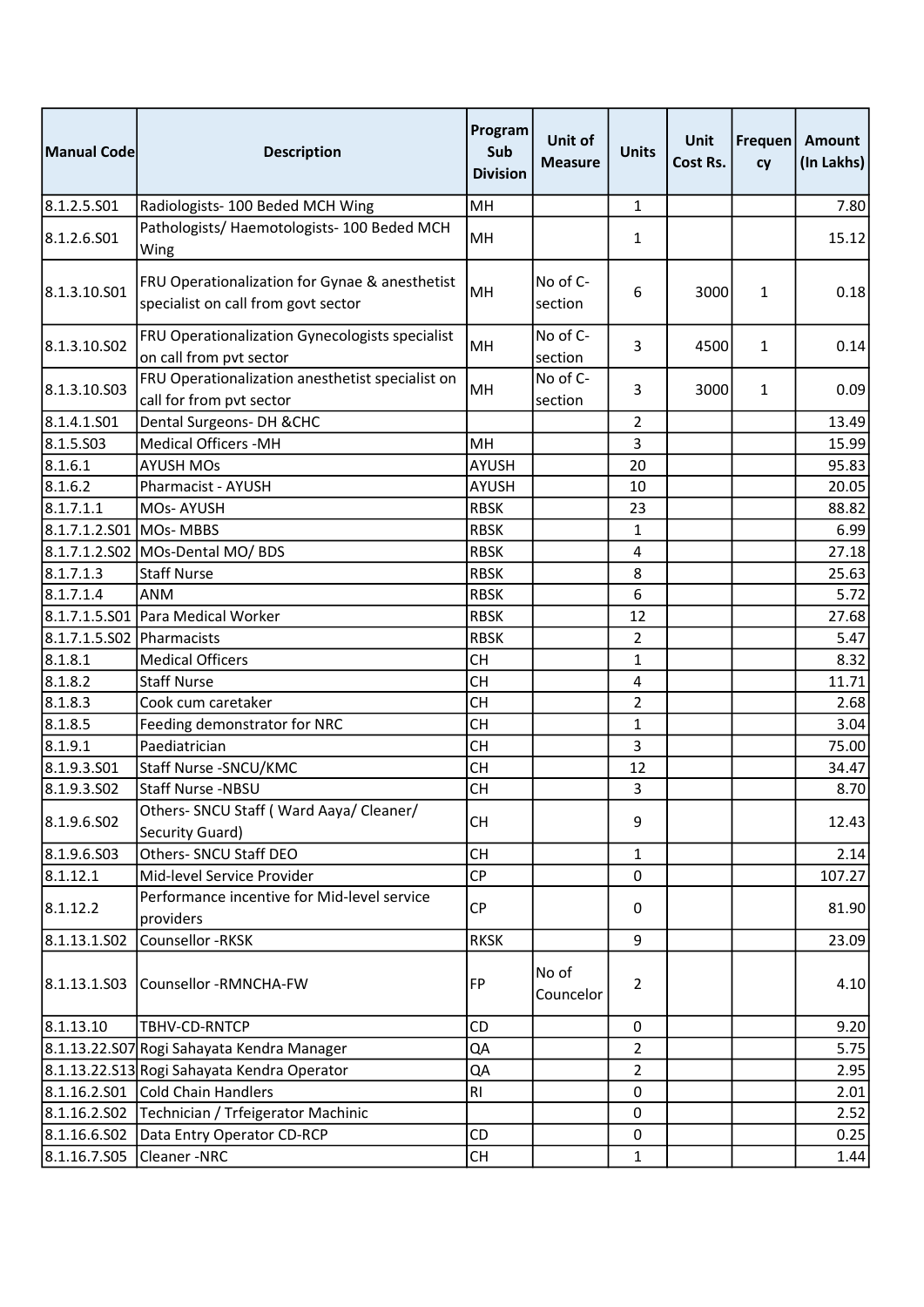| <b>Manual Code</b>      | <b>Description</b>                                                                         | Program<br>Sub<br><b>Division</b> | Unit of<br><b>Measure</b> | <b>Units</b>   | Unit<br>Cost Rs. | Frequen<br>cy | Amount<br>(In Lakhs) |
|-------------------------|--------------------------------------------------------------------------------------------|-----------------------------------|---------------------------|----------------|------------------|---------------|----------------------|
| 8.4.7                   | Incentive to provider for PPIUCD services @Rs<br>150 per PPIUCD insertion                  | <b>FP</b>                         | No of<br>Clints           | 2696           | 150              |               | 4.04                 |
| 8.4.8                   | Incentive to provider for PAIUCD Services @Rs<br>150 per PAIUCD insertion                  | <b>FP</b>                         | No of<br>Clints           | 10             | 150              |               | 0.02                 |
| 8.4.9                   | Team based incentives for Health & Wellness<br>Centers (H&WC Sub Center)                   | <b>CP</b>                         |                           | 0              |                  |               | 60.06                |
| 8.4.10                  | Team based incentives for Health & Wellness<br>Centers (H&WC PHC)                          | <b>CP</b>                         |                           | 0              |                  |               | 17.50                |
| 8.4.12.501              | HRP identification and follow up for ANM                                                   | MH                                | No of HRP                 | 1000           | 200              | $\mathbf{1}$  | 2.00                 |
| 8.4.12.503              | Performance based Incentives to RMNCHA<br><b>Counselors in Family Planning</b>             | <b>FP</b>                         | No of<br>Clints           | 128            | 50               |               | 0.06                 |
| 8.4.12.504              | RI Cold chain handlers incentive                                                           | RI                                | <b>No</b>                 | 12             | 2400             | 12            | 3.46                 |
| 9.1.6.1                 | Development/ translation and duplication of<br>training materials                          | <b>CH</b>                         | No of<br>Module           | 490            | 100              | 1             | 0.49                 |
| 9.2.2.S05               | <b>Nurse Mentor</b>                                                                        | <b>MH</b>                         |                           | 1              |                  |               | 5.87                 |
| 9.2.3.S03               | Incentive for Program Coordination to (HoD OBG, MH                                         |                                   |                           | 0              |                  |               |                      |
| 9.5.1.6                 | Training of Staff Nurses/ANMs / LHVs in SBA                                                | <b>MH</b>                         |                           | 5              |                  |               | 7.51                 |
| 9.5.2.2.S01             | <b>State and District Lanch of SAANS</b>                                                   | <b>CH</b>                         | No.                       | 1              |                  |               | 0.50                 |
| 9.5.2.2.S02             | State and District Planning and Review Meeting<br>of SAANS                                 | <b>CH</b>                         | No.                       | 1              |                  |               | 0.20                 |
| 9.5.2.19                | Orientation on National Deworming Day                                                      | <b>RKSK</b>                       |                           | 1              |                  |               | 0.92                 |
| 9.5.2.24.S02            | <b>District Training of SAANS</b>                                                          | CH                                |                           | 9              |                  |               | 2.99                 |
| 9.5.2.25.S01            | One day Orientation Training for IDCF                                                      | <b>CH</b>                         | No of<br>district         | 1              | 150000           | 1             | 1.50                 |
| 9.5.3.1.S01             | Qtr.Review/orientation meeting at Block Level<br>for ANM of 57 MPV Districts               | FP                                | No of<br>Meetings         | 7              | 3000             |               | 0.84                 |
| 9.5.3.1.S03             | District Level One Day Orientation of newly<br>recruited ANM/SN ON Family Planning Schemes | FP                                | No of<br>Meetings         | 1              | 3000             |               | 0.03                 |
| 9.5.3.2.SO <sub>2</sub> | District Level Dissemination Workshop                                                      | FP                                | No of<br>workshop<br>S    | 1              | 10000            |               | 0.10                 |
| 9.5.3.22                | Training of Medical officers (Injectible<br><b>Contraceptive Trainings)</b>                | <b>FP</b>                         | No of<br><b>Batches</b>   | 1              | 22800            |               | 0.23                 |
| 9.5.3.23                | Training of AYUSH doctors (Injectible<br>Contraceptive Trainings)                          | <b>FP</b>                         | No of<br><b>Batches</b>   | 1              | 22800            |               | 0.23                 |
| 9.5.3.24                | Training of Nurses (Staff Nurse/LHV/ANM)<br>(Injectible Contraceptive Trainings)           | <b>FP</b>                         | No of<br><b>Batches</b>   | $\overline{7}$ | 35800            |               | 2.51                 |
| 9.5.4.4                 | AFHS training of ANM/LHV/MPW                                                               | <b>RKSK</b>                       | No of<br><b>Batch</b>     | 1              | 91905            | $\mathbf{1}$  | 0.92                 |
| 9.5.4.10                | WIFS trainings (Block)                                                                     | <b>RKSK</b>                       | No of<br>Batch            | 8              | 3000             | $\mathbf{1}$  | 0.24                 |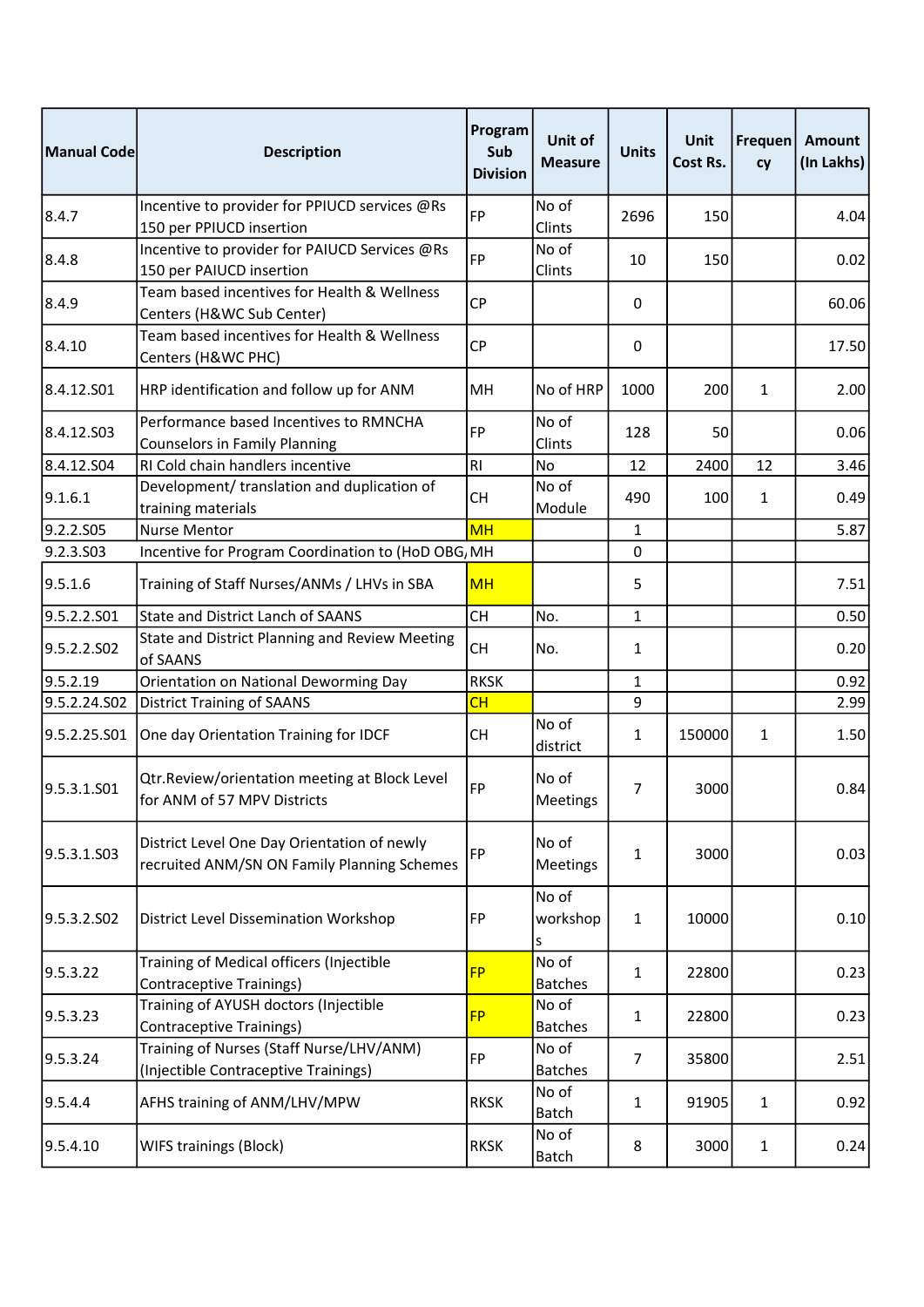| Manual Code   | <b>Description</b>                                                                                                                 | Program<br>Sub<br><b>Division</b> | Unit of<br><b>Measure</b> | <b>Units</b>   | Unit<br>Cost Rs. | Frequen<br>cy | <b>Amount</b><br>(In Lakhs) |
|---------------|------------------------------------------------------------------------------------------------------------------------------------|-----------------------------------|---------------------------|----------------|------------------|---------------|-----------------------------|
| 9.5.4.13.2    | Training of two nodal teachers per school                                                                                          | <b>RKSK</b>                       | No of<br>school           | 652            | 7000             | 1             | 45.64                       |
| 9.5.4.13.3    | Any other (please specify) Anemia Free Adolcent<br>event at Inter Collages                                                         | <b>RKSK</b>                       | No of<br>event            | 16             | 5000             | 1             | 0.80                        |
| 9.5.5.1       | RBSK Training -Training of Mobile health team -<br>technical and managerial (5 days)                                               | <b>RBSK</b>                       | No of<br>batch            | $\overline{2}$ | 15450            | $\mathbf{1}$  | 0.31                        |
| 9.5.10.1.S01  | Training under Immunisation-Data Handler                                                                                           | RI                                |                           | 0              |                  |               | 0.05                        |
| 9.5.10.1.S04  | Training under Immunisation-CCH                                                                                                    | RI                                |                           | 0              |                  |               | 0.41                        |
| 9.5.12.1      | Training / Capacity Building (Malaria)                                                                                             | CD                                |                           | $\mathbf 0$    |                  |               | 0.49                        |
| 9.5.12.6      | Training/sensitization of district level officers on<br>ELF and drug distributors including peripheral<br>health workers (AES/ JE) | CD                                |                           | 0              |                  |               | 2.48                        |
| 9.5.14.1      | <b>Trainings under RNTCP</b>                                                                                                       | <b>CD</b>                         |                           | 0              |                  |               | 2.54                        |
| 9.5.17.1      | Training of doctors and staff at DH Level under<br><b>NPHCE</b>                                                                    | <b>NCD</b>                        |                           | 0              |                  |               | 0.80                        |
| 9.5.18.1.1    | Orientation of Stakeholder organizations                                                                                           | <b>NCD</b>                        |                           | 0              |                  |               | 0.40                        |
| 9.5.18.1.2    | Training of Health Professionals                                                                                                   | <b>NCD</b>                        |                           | 0              |                  |               | 0.40                        |
| 9.5.18.1.3    | <b>Orientation of Law Enforcers</b>                                                                                                | <b>NCD</b>                        |                           | 0              |                  |               | 0.60                        |
| 9.5.18.1.4    | Other Trainings/Orientations - sessions<br>incorporated in other's training                                                        | <b>NCD</b>                        |                           | 0              |                  |               | 1.30                        |
| 9.5.19.2      | District NCD Cell                                                                                                                  | <b>NCD</b>                        |                           | 0              |                  |               | 3.00                        |
| 9.5.25.3      | Kayakalp Trainings                                                                                                                 | QA                                | <b>Batch</b>              | $\mathbf{1}$   | 33000            | $\mathbf{1}$  | 0.33                        |
| 9.5.26.2      | Training cum review meeting for HMIS & MCTS<br>at District level                                                                   | <b>MIS</b>                        |                           | 0              |                  |               | 0.38                        |
| 9.5.26.3      | Training cum review meeting for HMIS & MCTS<br>at Block level                                                                      | <b>MIS</b>                        |                           | 0              |                  |               | 1.48                        |
|               | 9.5.27.4.S01 Cost of Yoga Sessions                                                                                                 | <b>CP</b>                         |                           | 0              |                  |               | 4.39                        |
|               | 9.5.29.13.504 Scaling up Nurse Mentoring Program Allowances MH                                                                     |                                   |                           | 1              |                  |               | 0.39                        |
| 9.5.29.13.S04 | Scaling up Nurse Mentoring Program<br>Honorarium                                                                                   | MH                                |                           | 6              |                  |               | 3.60                        |
| 9.5.29.13.504 | Scaling up Nurse Mentoring Program Yearly TA<br>DA                                                                                 | MH                                |                           | 6              |                  |               | 0.18                        |
|               | 9.5.29.13.S04 Scaling up Nurse Mentoring Program Register                                                                          | MH                                |                           | 6              |                  |               | 0.02                        |
| 9.5.29.13.S04 | Scaling up Nurse Mentoring Program Mini Skill<br>Lab                                                                               | MH                                |                           | 1              |                  |               | 1.00                        |
| 10.1.1        | Maternal Death Review (both in institutions and<br>community)                                                                      | MH                                | No of<br><b>CBMDR</b>     | 61             | 600              | $\mathbf{1}$  | 0.37                        |
| 10.2.4        | Microfilaria Survey - Lymphatic Filariasis                                                                                         | CD                                |                           | 0              |                  |               | 0.50                        |
| 10.2.5        | Monitoring & Evaluation (Post MDA assessment<br>by medical colleges (Govt. & private)/ICMR<br>institutions)                        | CD                                |                           | 0              |                  |               | 0.35                        |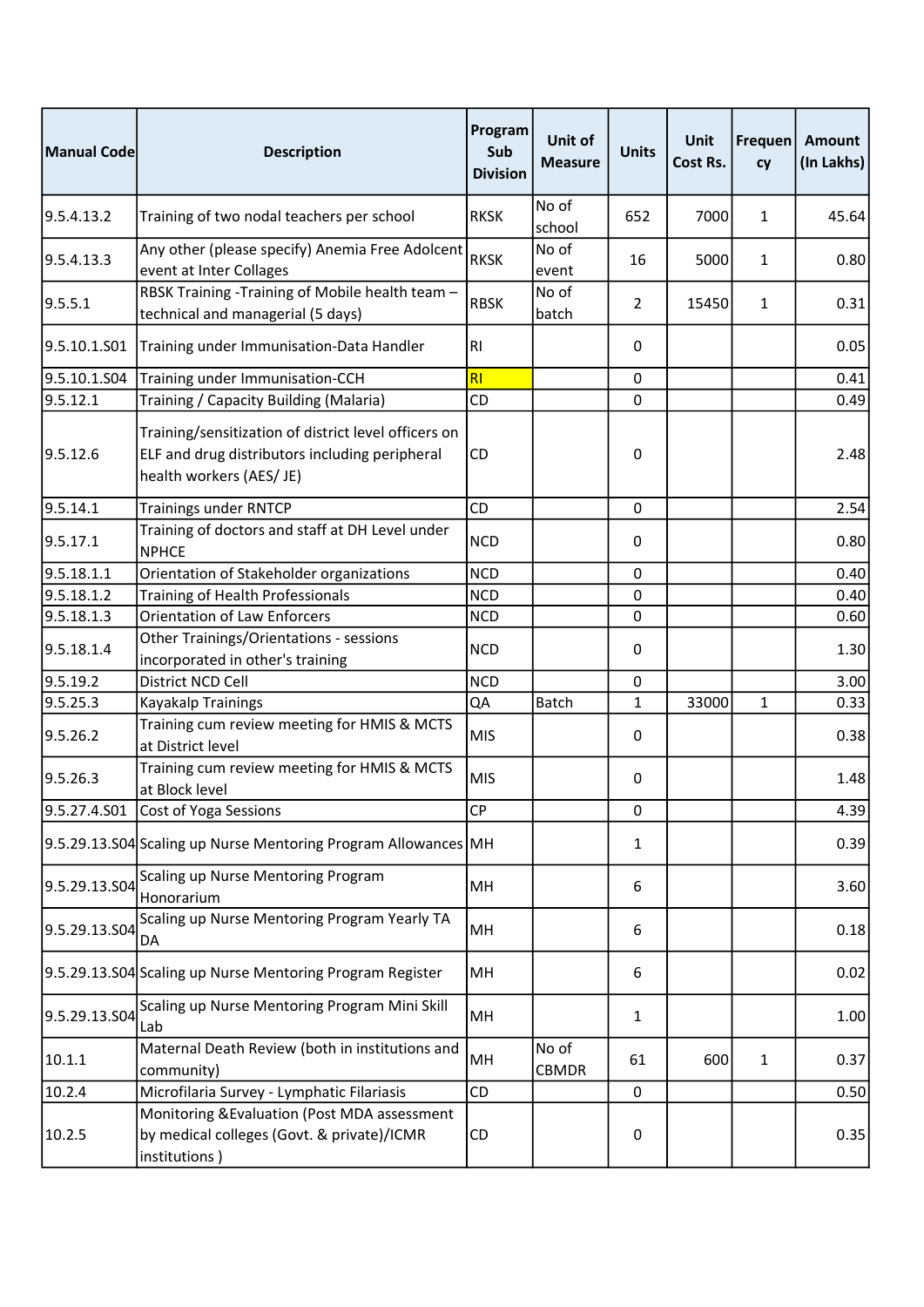| Manual Code | <b>Description</b>                                                          | Program<br>Sub<br><b>Division</b> | Unit of<br><b>Measure</b> | <b>Units</b>   | Unit<br><b>Cost Rs.</b> | Frequen<br>cy | <b>Amount</b><br>(In Lakhs) |
|-------------|-----------------------------------------------------------------------------|-----------------------------------|---------------------------|----------------|-------------------------|---------------|-----------------------------|
| 10.4.1      | Management of IDD Monitoring Laboratory                                     |                                   |                           | 0              |                         |               | 0.13                        |
| 11.3        | Targeting Naturally Occurring Gathering of<br>People/ Health Mela           |                                   |                           | $\overline{2}$ |                         |               | 13.00                       |
| 11.5.1      | Media Mix of Mid Media/ Mass Media                                          | <b>IEC</b>                        |                           | 1              |                         |               | 0.45                        |
| 11.5.4.S02  | Celebration of New Born Care Week                                           | <b>CH</b>                         | No of<br>district         | 1              | 50000                   | 1             | 0.50                        |
| 11.5.4.S03  | <b>Celebration of Breastfeeding Week</b>                                    | <b>CH</b>                         | No of<br>district         | 1              | 40000                   | $\mathbf{1}$  | 0.40                        |
| 11.5.4.S05  | District Level IEC/BCC Activity Under SAANS                                 | <b>CH</b>                         | No.                       | 1              | 200000                  |               | 2.00                        |
| 11.6.3      | IEC & promotional activities for World<br>Population Day celebration        | <b>IEC/FP</b>                     | No of<br>events           | 8              |                         |               | 1.43                        |
| 11.6.4      | IEC & promotional activities for Vasectomy<br>Fortnight celebration         | <b>IEC/FP</b>                     | No of<br>events           | 8              |                         |               | 0.83                        |
| 11.8.2      | Any other IEC/BCC activities (Wall Painting,<br>Banner & Poster)            | <b>IEC</b>                        |                           | 0              |                         |               | 1.98                        |
| 11.9.1.S01  | Creating awareness on declining sex ratio issue<br>(PNDT)- Block Level      | <b>IEC</b><br>/PNDT               | No of<br>Events           | 9              | 10000                   |               | 0.90                        |
| 11.9.1.SO2  | Creating awareness on declining sex ratio issue<br>(PNDT)- District Level   | <b>IEC</b><br>/PNDT               | No of<br>Events           | 1              | 25000                   |               | 0.25                        |
| 11.10.1.S01 | Donor Refreshment amount                                                    | <b>BLOOD</b><br><b>CELL</b>       | No of<br>donation         | 0              | 25                      | 1             | 0.24                        |
| 11.10.1.502 | <b>Blood donation Camp</b>                                                  | <b>BLOOD</b><br><b>CELL</b>       | No of<br>camp             | 0              | 2500                    | $\mathbf{1}$  | 0.45                        |
| 11.10.1.503 | Travel & Communication Expenses for BB<br><b>Counselors PRO BCTV</b>        | <b>BLOOD</b><br><b>CELL</b>       |                           | 0              |                         |               | 0.18                        |
| 11.14.1     | Health Education & Publicity for NIDDCP                                     | <b>IEC</b>                        |                           | 0              |                         |               | 0.26                        |
| 11.15.1     | IEC/BCC for Malaria                                                         | <b>IEC</b>                        |                           | 0              |                         |               | 0.50                        |
| 11.15.2     | IEC/BCC for Social mobilization (Dengue and<br>Chikungunya)                 | <b>IEC</b>                        |                           | 0              |                         |               | 0.20                        |
| 11.15.4     | Specific IEC/BCC for Lymphatic Filariasis                                   | <b>IEC</b>                        |                           | $\mathbf 0$    |                         |               | 1.71                        |
| 11.16.1     | IEC/BCC: Mass media, Outdoor media, Rural<br>media, Advocacy media for NLEP | CD                                |                           | 0              |                         |               | 0.98                        |
| 11.17.1     | ACSM (State & district)                                                     | <b>IEC</b>                        |                           | 0              |                         |               | 6.10                        |
| 11.19.1     | Translation of IEC material and distribution                                | <b>IEC</b>                        |                           | 0              |                         |               | 0.50                        |
| 11.20.2     | Celebration of days-ie International Day for<br>older persons               | <b>IEC</b>                        |                           | 0              |                         |               | 1.00                        |
| 11.21.1     | <b>IEC/SBCC for NTCP</b>                                                    | <b>IEC</b>                        |                           | 0              |                         |               | 1.50                        |
| 11.22.2     | IEC/BCC for District NCD Cell                                               | <b>IEC</b>                        |                           | 0              |                         |               | 0.50                        |
| 11.24.1     | IEC activities for Health & Wellness centre<br>(H&WC)                       | <b>IEC</b>                        |                           | 0              |                         |               | 17.00                       |
| 11.24.3.4   | State-level IEC Campaigns/Other IEC Campaigns                               | <b>IEC</b>                        |                           | 13             |                         |               | 2.55                        |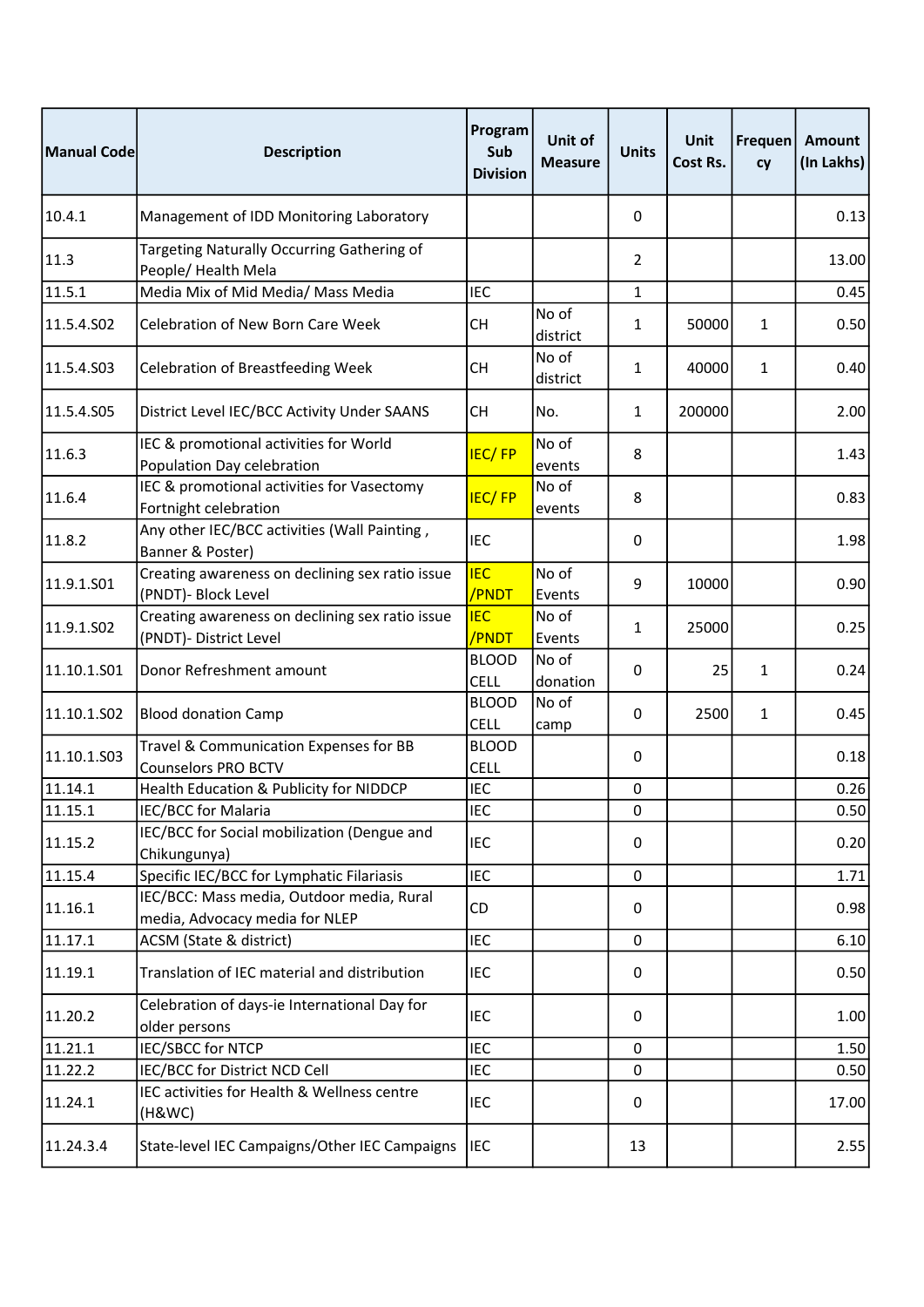| Manual Code      | <b>Description</b>                                                                                                                                | Program<br>Sub<br><b>Division</b>        | Unit of<br><b>Measure</b> | <b>Units</b> | Unit<br>Cost Rs. | Frequen<br>cy | <b>Amount</b><br>(In Lakhs) |
|------------------|---------------------------------------------------------------------------------------------------------------------------------------------------|------------------------------------------|---------------------------|--------------|------------------|---------------|-----------------------------|
| 11.24.4.1        | IEC/BCC under NRCP: Rabies Awareness and<br>DO'S and Don'ts in the event of Animal Bites                                                          |                                          |                           | 0            |                  |               | 2.67                        |
| 12.1.1           | Printing of MDR formats                                                                                                                           | MH                                       |                           | 130          |                  |               | 0.04                        |
| 12.1.2           | Printing of MCP cards, safe motherhood<br>booklets etc.                                                                                           | MH                                       | No of<br>cards            | 59050        | 17               | $\mathbf{1}$  | 10.04                       |
| 12.1.3           | Printing of labor room registers and casesheets/<br>LaQshya related printing                                                                      | MH                                       | No of<br>casesheet        | 25000        | 10               | $\mathbf{1}$  | 2.50                        |
| 12.1.5           | Any other (Printing of CAC Format)                                                                                                                | FP/CAC                                   | No of<br>formats          | 150          |                  |               | 0.23                        |
| 12.2.4           | Printing of Child Death Review formats                                                                                                            | <b>CH</b>                                |                           | 13190        |                  |               | 0.07                        |
| 12.2.5           | Printing of compliance cards and reporting<br>formats for National Iron Plus Initiative-for 6-59<br>months age group and for 5-10 years age group | CH                                       | No of<br>format           | 142080       | $\mathbf{1}$     | $\mathbf{1}$  | 1.42                        |
| 12.2.6           | Printing of IEC materials and reporting formats<br>etc. for National Deworming Day                                                                | <b>RKSK</b>                              |                           | 1            |                  |               | 2.55                        |
| 12.2.7           | Printing of IEC Materials and monitoring formats<br>for IDCF                                                                                      | <b>CH</b>                                | No of<br>District         | 1            | 118000           | $\mathbf{1}$  | 1.18                        |
| 12.2.10          | Printing (SNCU data management)                                                                                                                   | <b>CH</b>                                | No of<br>SNCU             | 1            | 100000           | $\mathbf{1}$  | 1.00                        |
| 12.2.11          | Printing of HBNC referral cards and other<br>formats                                                                                              | <b>CH</b>                                | No. of<br>format          | 464500       | 0.5              | $\mathbf{1}$  | 2.32                        |
| 12.3.3           | Printing of FP Manuals, Guidelines, etc.                                                                                                          | FP                                       | No of<br>formats          | 0            |                  |               | 1.81                        |
| 12.5.4           | Printing of RBSK card and registers                                                                                                               | <b>RBSK</b>                              | No of<br>children         | 212306       |                  |               | 4.72                        |
| 12.5.6           | Any other (Printing of Banner and Sticker under<br>RBSK)                                                                                          | <b>RBSK</b>                              |                           | 48           |                  |               | 0.06                        |
| 12.7.1           | Printing of ASHA diary                                                                                                                            | <b>CP</b>                                |                           | 1598         |                  |               | 2.80                        |
| 12.7.2           | Printing of ASHA Modules and formats                                                                                                              | <b>CP</b>                                |                           | 0            |                  |               | 0.49                        |
| 12.7.3<br>12.8.1 | Printing of CBAC format<br>Printing of cards for screening of children for<br>hemoglobinopathies                                                  | <b>CP</b><br><b>BLOOD</b><br><b>CELL</b> |                           | 0<br>0       |                  |               | 14.71<br>0.25               |
| 12.9.1           | Printing of HMIS Formats                                                                                                                          | <b>MIS</b>                               |                           | 0            |                  |               | 0.43                        |
| 12.9.3           | Printing of MCTS follow-up formats/ services<br>due list/ work plan                                                                               | <b>MIS</b>                               |                           | 1426         |                  |               | 0.51                        |
| 12.10.1          | Printing and dissemination of Immunization<br>cards, tally sheets, monitoring forms etc.                                                          | RI                                       | No of<br>Benificiary      | 70482        | 10               | 1             | 7.05                        |
| 12.13.2          | Printing                                                                                                                                          | CD                                       |                           | $\mathbf 0$  |                  |               | 2.24                        |
| 12.14.1          | Printing of Challan Books under NTCP                                                                                                              |                                          |                           | $\pmb{0}$    |                  |               | 0.21                        |
| 12.17.5.502      | Printing of form P,L, S under IDSP progrm                                                                                                         |                                          |                           | 0            |                  |               | 0.31                        |
| 12.17.5.503      | Printing of reporting formats under NIDDCP                                                                                                        |                                          |                           | 0            |                  |               | 0.09                        |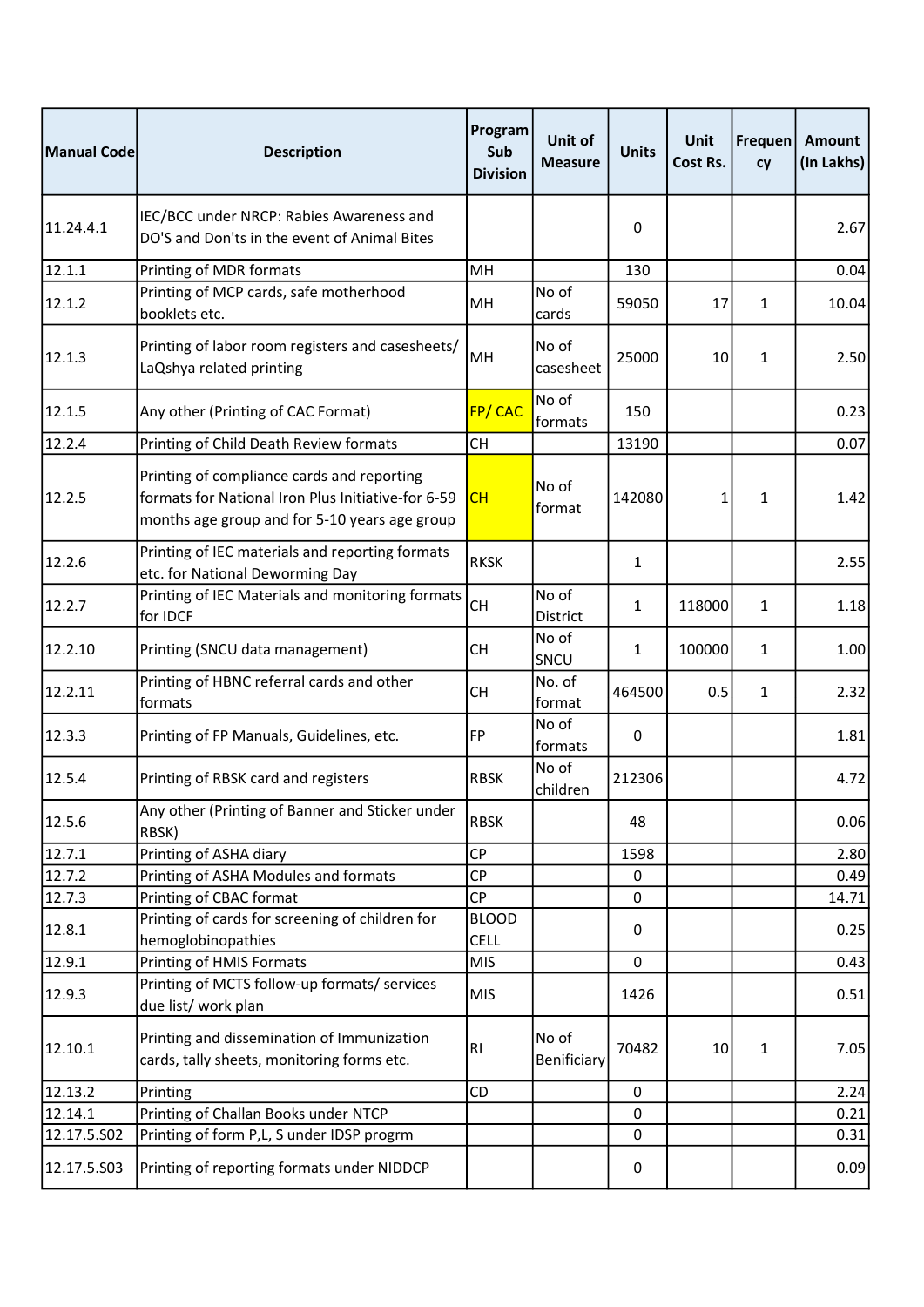| Manual Codel | <b>Description</b>                                                                                                       | Program<br>Sub<br><b>Division</b> | <b>Unit of</b><br><b>Measure</b> | <b>Units</b>   | Unit<br>Cost Rs. | Frequen<br>cy | <b>Amount</b><br>(In Lakhs) |
|--------------|--------------------------------------------------------------------------------------------------------------------------|-----------------------------------|----------------------------------|----------------|------------------|---------------|-----------------------------|
| 13.2.1       | Assessments                                                                                                              | QA                                |                                  | $\overline{2}$ |                  |               | 0.20                        |
| 14.1.1.3.S03 | District Logistic Manager                                                                                                | <b>FP</b>                         | No.                              | 1              |                  |               | 4.41                        |
| 14.1.1.4     | Annual increment for all the existing positions                                                                          |                                   |                                  | 1              |                  |               | 0.21                        |
| 14.2.3.502   | Implementation of FP-LMIS District-<br><b>Transportation Cost</b>                                                        | <b>FP</b>                         | Lumpsum<br>р                     | 1              |                  |               | 0.57                        |
| 14.2.3.506   | Procurement of Desktops and UPS Printers-<br>District                                                                    | <b>FP</b>                         | No.                              | 1              | 50000            |               | 0.50                        |
| 14.2.4.1     | Alternative vaccine delivery in hard to reach<br>areas                                                                   | RI                                | No of AVD                        | 366            | 200              | 1             | 0.73                        |
| 14.2.5       | Alternative Vaccine Delivery in other areas                                                                              | R <sub>l</sub>                    | No of AVD                        | 28692          | 90               |               | 25.82                       |
| 14.2.6       | POL for vaccine delivery from State to district<br>and from district to PHC/CHCs                                         | RI                                | No of<br><b>Districts</b>        | 1              | 200000           | 1             | 2.00                        |
| 14.2.7       | Cold chain maintenance                                                                                                   | R1                                | No of cold<br>chain<br>points    | 0              |                  |               | 0.32                        |
| 14.2.12      | Drug transportation charges                                                                                              | <b>CD</b>                         |                                  | 0              |                  |               | 0.60                        |
| 15.3.2       | Inter-sectoral convergence                                                                                               | <b>CD</b>                         |                                  | 0              |                  |               | 0.05                        |
| 15.5.3       | Private Provider Incentive                                                                                               | CD                                |                                  | 0              |                  |               | 6.04                        |
| 15.6.1       | Reimbursement for cataract operation for NGO<br>and Private Practitioners                                                | <b>NCD</b>                        |                                  | 0              |                  |               | 20.95                       |
| 16.1.1.1.1   | State - Health Action Plan                                                                                               | PM                                | No of<br><b>Booklet</b>          | 25             | 300              | $\mathbf{1}$  | 0.08                        |
| 16.1.1.4     | Prepare detailed operational plan for RBSK<br>across districts (including cost of plan)                                  | <b>RBSK</b>                       | No of<br><b>Blocks</b>           | 7              | 500              | $\mathbf{1}$  | 0.04                        |
| 16.1.1.6     | To develop micro plan at sub-centre level                                                                                | R <sub>l</sub>                    | No                               | 199            | 100              | 1             | 0.20                        |
| 16.1.1.7     | For consolidation of micro plans at block level                                                                          | RI                                | No                               | 10             | 1000             | $\mathbf{1}$  | 0.10                        |
| 16.1.2.1.6   | Review meetings/ workshops under RKSK                                                                                    | <b>RKSK</b>                       |                                  | 4              |                  |               | 0.20                        |
| 16.1.2.1.7   | <b>RBSK Convergence/Monitoring meetings</b>                                                                              | <b>RBSK</b>                       | No of<br>Meetings                | 3              | 500              | 3             | 0.11                        |
| 16.1.2.1.14  | Quarterly review meetings exclusive for RI at<br>district level with Block MOs, CDPO, and other<br>stake holders         | RI                                | No of<br>participan<br>ts        | 143            | 100              | $\mathbf{1}$  | 0.14                        |
| 16.1.2.1.15  | Quarterly review meetings exclusive for RI at<br>block level                                                             | RI                                | No of<br>participan<br>ts        | 2389           | 75               | $\mathbf{1}$  | 1.79                        |
| 16.1.2.1.16  | <b>IDSP Meetings</b>                                                                                                     |                                   |                                  | $\mathbf 0$    |                  |               | 0.04                        |
| 16.1.2.1.17  | State Task Force, State Technical Advisory<br>Committee meeting, District coordination<br>meeting (Lymphatic Filariasis) |                                   |                                  | 0              |                  |               | 0.30                        |
| 16.1.2.1.22  | Monthly meeting with the hospital staff                                                                                  |                                   |                                  | $\mathbf 0$    |                  |               | 0.48                        |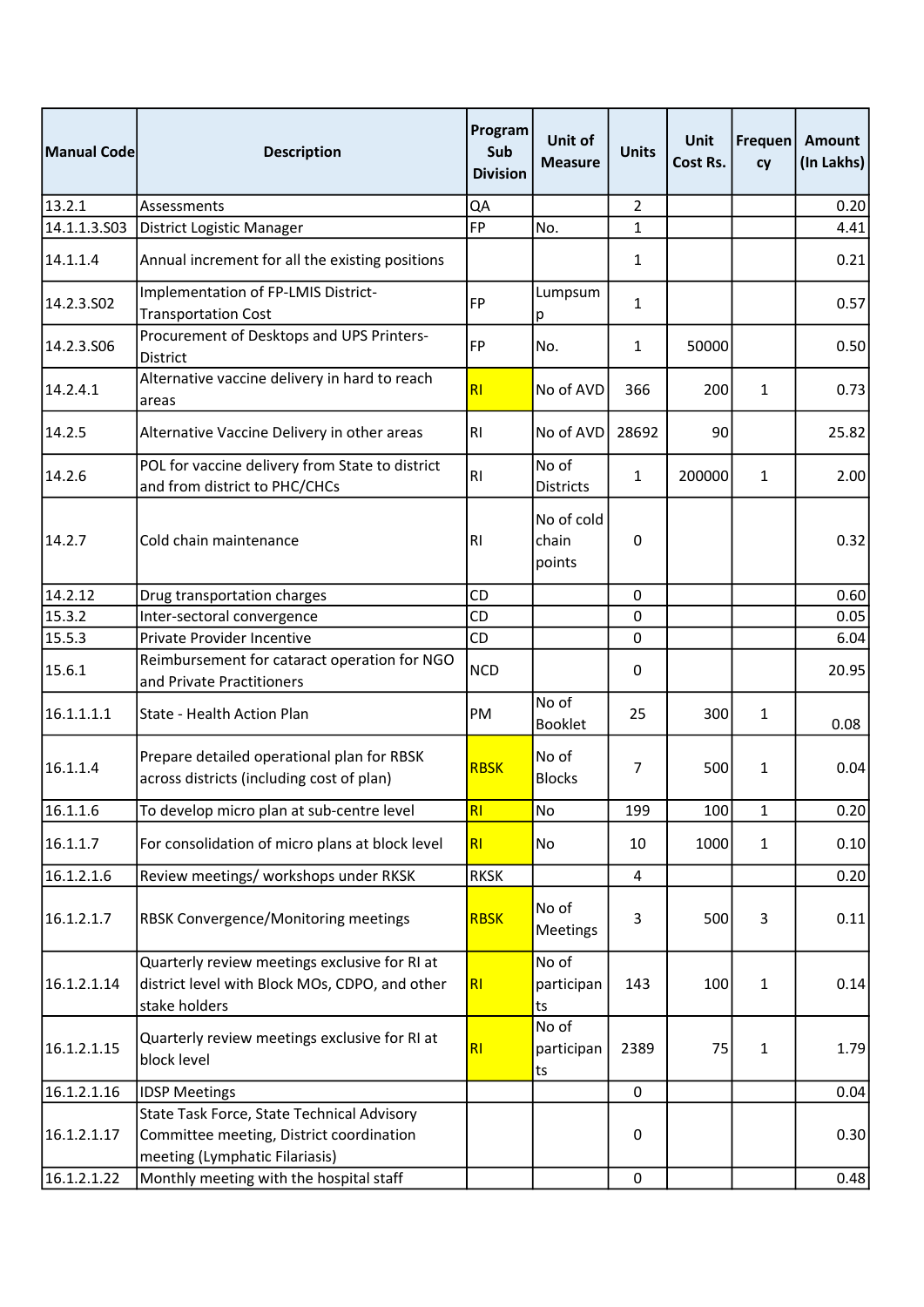| Manual Code | <b>Description</b>                                                                                                                              | Program<br>Sub<br><b>Division</b> | Unit of<br><b>Measure</b> | <b>Units</b> | Unit<br><b>Cost Rs.</b> | <b>Frequen</b><br>cy | <b>Amount</b><br>(In Lakhs) |
|-------------|-------------------------------------------------------------------------------------------------------------------------------------------------|-----------------------------------|---------------------------|--------------|-------------------------|----------------------|-----------------------------|
|             | 16.1.2.1.28.SC District Level MDR Review Meeting                                                                                                | MH                                | No of<br>meetings         | 6            | 3000                    | $\mathbf{1}$         | 0.18                        |
| 16.1.2.2.3  | State/ District Quality Assurance Unit<br>(Monitoring & Supervision)                                                                            | QA                                | Vehicle                   | 1            |                         |                      | 3.60                        |
| 16.1.2.2.5  | Monitoring, Evaluation & Supervision (Malaria)                                                                                                  |                                   |                           | 0            |                         |                      | 2.13                        |
| 16.1.2.2.6  | Monitoring/supervision and Rapid response<br>(Dengue and Chikungunya)                                                                           |                                   |                           | 0            |                         |                      | 1.98                        |
| 16.1.2.2.8  | Monitoring & Supervision (Lymphatic Filariasis)                                                                                                 |                                   |                           | 0            |                         |                      | 0.30                        |
| 16.1.2.2.12 | District NCD Cell                                                                                                                               |                                   |                           | 0            |                         |                      | 1.13                        |
| 16.1.2.2.13 | <b>Supervision and Monitoring</b>                                                                                                               |                                   |                           | 0            |                         |                      | 2.54                        |
| 16.1.2.2.14 | Monitoring Committee on Section 5                                                                                                               |                                   |                           | 0            |                         |                      | 0.03                        |
| 16.1.2.2.16 | Monitoring and Surveillance (review meetings,<br>Travel) under NRCP                                                                             |                                   |                           | 0            |                         |                      | 0.50                        |
| 16.1.3.1.1  | Mobility Support for SPMU/State                                                                                                                 |                                   |                           | 0            |                         |                      | 0.54                        |
| 16.1.3.1.2  | Mobility and communication support for RKSK<br>district coordinator/ consultant                                                                 | <b>RKSK</b>                       |                           | 1            |                         |                      | 0.93                        |
| 16.1.3.1.9  | Mobility support for Rapid Response Team                                                                                                        |                                   |                           | 0            |                         |                      | 0.37                        |
| 16.1.3.1.13 | <b>Vehicle Operation (POL)</b>                                                                                                                  |                                   |                           | 0            |                         |                      | 1.91                        |
| 16.1.3.1.14 | Vehicle hiring                                                                                                                                  |                                   |                           | 0            |                         |                      | 2.76                        |
| 16.1.3.1.15 | <b>Tobacco Cessation Centre (TCC): Mobility</b><br>support                                                                                      |                                   |                           | 0            |                         |                      | 0.60                        |
| 16.1.3.3.1  | PM activities for World Population Day'<br>celebration (Only mobility cost): funds<br>earmarked for district level activities                   | <b>FP</b>                         | No of<br>events           | 1            | 20000                   |                      | 0.20                        |
| 16.1.3.3.2  | PM activities for Vasectomy Fortnight<br>celebration (Only mobility cost): funds<br>earmarked for district level activities                     | <b>FP</b>                         | No of<br>events           | 1            | 5000                    |                      | 0.05                        |
| 16.1.3.3.3  | Mobility Support for DPMU/District                                                                                                              |                                   |                           | $\mathbf 0$  |                         |                      | 7.92                        |
| 16.1.3.3.5  | Mobility Costs for ASHA Resource Centre/ASHA<br>Mentoring Group (Kindly Specify)                                                                |                                   |                           | 1            |                         |                      | 0.10                        |
| 16.1.3.3.7  | Mobility Support for supervision for district level<br>officers.                                                                                | RI                                | No                        | 0            |                         |                      | 1.92                        |
| 16.1.3.3.8  | MOBILITY: Travel Cost, POL, etc. during outbreak<br>investigations and field visits for monitoring<br>programme activities at DSU on need basis |                                   |                           | 0            |                         |                      | 3.00                        |
| 16.1.3.3.10 | Travel expenses - Contractual Staff at District<br>level                                                                                        |                                   |                           | 0            |                         |                      | 0.60                        |
| 16.1.3.3.11 | Mobility Support: District Cell                                                                                                                 |                                   |                           | 0            |                         |                      | 1.33                        |
| 16.1.3.3.13 | Miscellaneous/Travel                                                                                                                            |                                   |                           | 0            |                         |                      | 2.00                        |
| 16.1.3.3.14 | <b>Enforcement Squads</b>                                                                                                                       |                                   |                           | 0            |                         |                      | 0.10                        |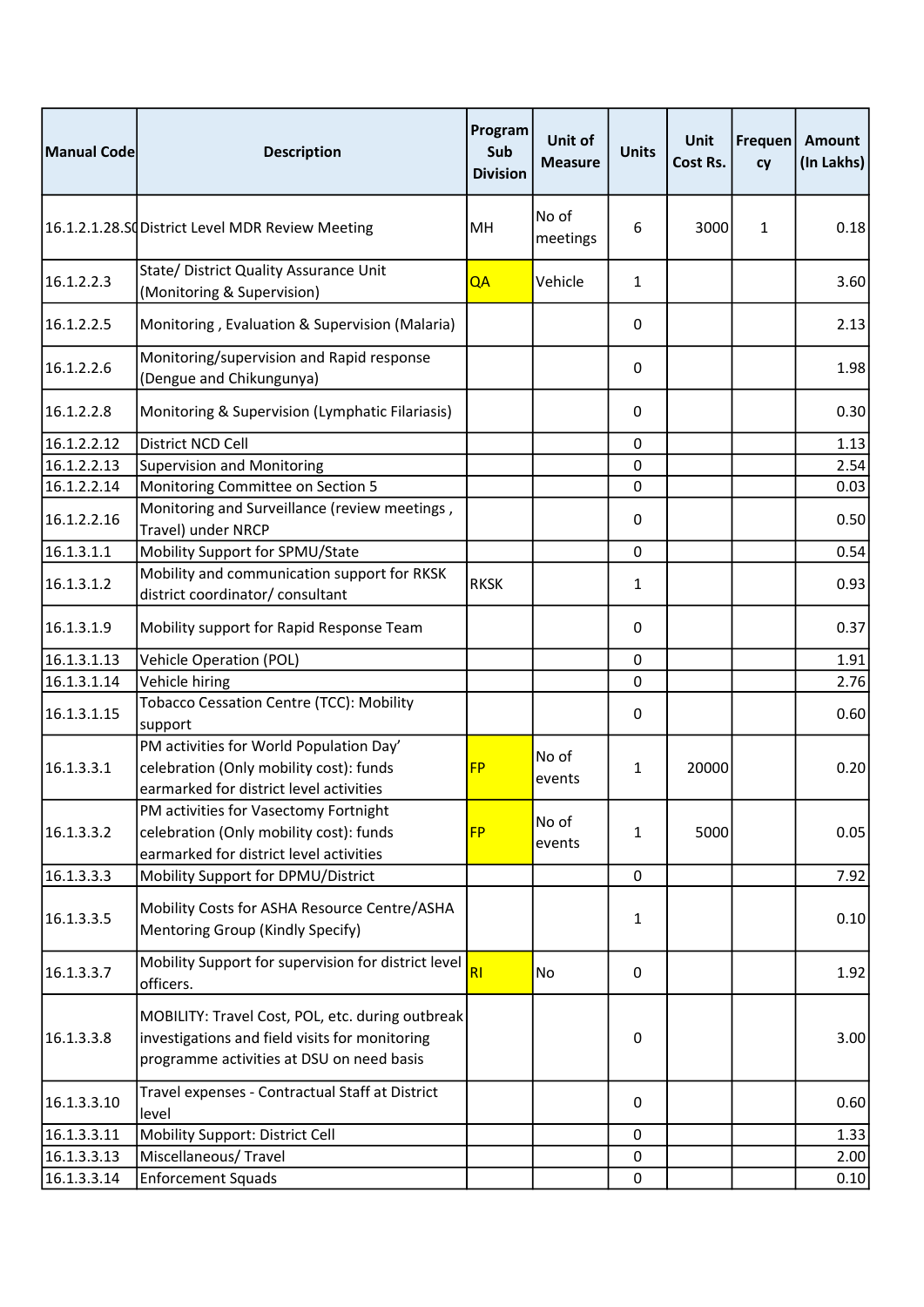| Manual Code   | <b>Description</b>                                                                                                         | Program<br>Sub<br><b>Division</b> | <b>Unit of</b><br><b>Measure</b> | <b>Units</b>   | Unit<br>Cost Rs. | Frequen<br>cy | <b>Amount</b><br>(In Lakhs) |
|---------------|----------------------------------------------------------------------------------------------------------------------------|-----------------------------------|----------------------------------|----------------|------------------|---------------|-----------------------------|
| 16.1.3.3.15   | District Tobacco Control Cell (DTCC): Mobility<br>Support                                                                  |                                   |                                  | 0              |                  |               | 1.56                        |
| 16.1.3.3.16   | District NCD Cell (TA,DA, POL)                                                                                             |                                   |                                  | $\mathbf 0$    |                  |               | 0.66                        |
|               | 16.1.3.3.17.SCMission Parivar Vikas Campaign                                                                               | <b>FP</b>                         | No of<br>campaign                | 28             | 1000             |               | 0.28                        |
| 16.1.3.4.1    | PM activities for World Population Day'<br>celebration (Only mobility cost): funds<br>earmarked for block level activities | <b>FP</b>                         | No of<br>events                  | $\overline{7}$ | 1000             |               | 0.07                        |
| 16.1.3.4.2    | PM activities for Vasectomy Fortnight<br>celebration (Only mobility cost): funds<br>earmarked for block level activities   | <b>FP</b>                         | No of<br>events                  | 7              | 1000             |               | 0.07                        |
| 16.1.3.4.3.SO | Mobility for Supportive Supervision At Block<br>Level-M&E                                                                  | <b>ME</b>                         |                                  | 0              |                  |               | 27.72                       |
| 16.1.3.4.3.50 | Mobility Support & Commnication cost for<br><b>BCPM</b>                                                                    | <b>CP</b>                         |                                  | 0              |                  |               | 4.28                        |
|               | 16.1.3.4.5.S01 Communication Cost for HWC Staff                                                                            | <b>CP</b>                         |                                  | $\mathbf 0$    |                  |               | 2.73                        |
|               | 16.1.3.5.1.S01TA/DA of HWC Staff                                                                                           | <b>CP</b>                         |                                  | 0              |                  |               | 2.73                        |
|               | 16.1.3.5.1.S02 Travel expenses for regular staff under NLEP                                                                | CD                                |                                  | 0              |                  |               | 0.40                        |
| 16.1.4.1.1    | JSY Administrative Expenses                                                                                                | <b>MH</b>                         |                                  | 0              |                  |               | 13.28                       |
| 16.1.4.1.5    | Office expenses on telephone, fax, Broadband<br>Expenses & Other Miscellaneous Expenditures                                |                                   |                                  | 0              |                  |               | 0.60                        |
| 16.1.4.1.10   | Office Operation (Miscellaneous)                                                                                           |                                   |                                  | 0              |                  |               | 2.54                        |
| 16.1.4.1.11   | Tobacco Cessation Centre (TCC): Office Expenses                                                                            |                                   |                                  | 0              |                  |               | 0.50                        |
| 16.1.4.2.1    | District Quality Assurance Unit (Operational<br>cost)                                                                      | QA                                |                                  | 0              |                  |               | 4.92                        |
| 16.1.4.2.3    | contingency support                                                                                                        |                                   |                                  | 0              |                  |               | 1.49                        |
| 16.1.4.2.4    | Office operation & Maintenance - District Cell                                                                             |                                   |                                  | 0              |                  |               | 0.42                        |
| 16.1.4.2.5    | District Cell - Consumables                                                                                                |                                   |                                  | 0              |                  |               | 0.42                        |
| 16.1.4.2.6    | Operational expenses of the district centre :<br>rent, telephone expenses, website etc.                                    |                                   |                                  | 0              |                  |               | 0.10                        |
| 16.1.4.2.8    | District Tobacco Control Cell (DTCC):<br>Misc./Office Expenses                                                             |                                   |                                  | 0              |                  |               | 4.00                        |
| 16.1.4.2.9    | District NCD Cell (Contingency)                                                                                            |                                   |                                  | 0              |                  |               | 1.00                        |
| 16.1.4.3.1    | SNCU Data management (excluding HR)                                                                                        | СH                                | No of<br>SNCU                    | 1              | 60000            | $\mathbf{1}$  | 0.60                        |
| 16.1.5.2.1    | Minor repairs and AMC of IT/office equipment<br>supplied under IDSP                                                        |                                   |                                  | $\Omega$       |                  |               | 0.10                        |
| 16.1.5.3.1    | PM activities under Micronutrient<br><b>Supplementation Programme</b>                                                      |                                   |                                  | 0              |                  |               | 0.84                        |
| 16.1.5.3.3    | Concurrent Audit system                                                                                                    |                                   |                                  | $\mathbf 0$    |                  |               | 0.96                        |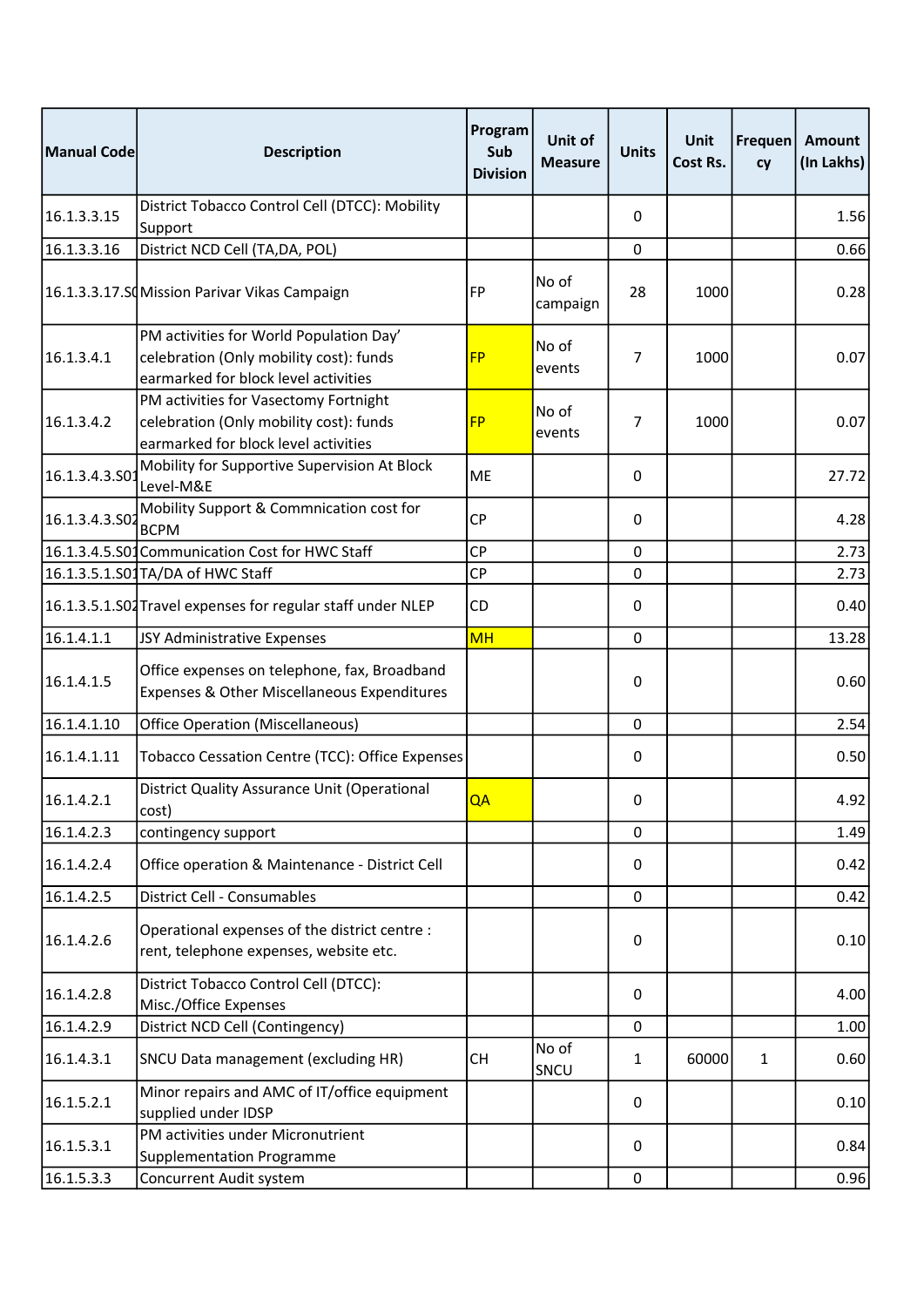| Manual Code                  | <b>Description</b>                                                                              | Program<br>Sub<br><b>Division</b> | Unit of<br><b>Measure</b>       | <b>Units</b>   | Unit<br>Cost Rs. | Frequen <br>cy | <b>Amount</b><br>(In Lakhs) |
|------------------------------|-------------------------------------------------------------------------------------------------|-----------------------------------|---------------------------------|----------------|------------------|----------------|-----------------------------|
| 16.1.5.3.11                  | District level Coordination Committee                                                           |                                   |                                 | $\pmb{0}$      |                  |                | 0.02                        |
| 16.1.5.3.16.SO               | DPMU Operational Cost (inclusive of Rs. 10000/<br>district / month for RBSK DEIC Manager TA DA) |                                   |                                 | $\mathbf{1}$   |                  |                | 13.11                       |
|                              | 16.1.5.3.16.SCBPMU Oprational Cost                                                              |                                   |                                 | $\overline{7}$ |                  |                | 13.89                       |
|                              | 16.1.5.3.16.SCOprational Cost for RBSK                                                          | <b>RBSK</b>                       | No of<br><b>DEIC</b><br>Manager | 0              | 10000            | 1              | 0.10                        |
|                              | 16.1.5.3.16.S1Operational cost of RBSK-MHT                                                      | <b>RBSK</b>                       | No of<br>teams                  | 0              | 1500             | $\mathbf{1}$   | 0.21                        |
| 16.1.5.3.16.S                | Office & Administrative Expence for State &<br><b>District Rabies Program</b>                   |                                   |                                 | 0              |                  |                | 0.08                        |
| 16.1.5.3.16.S                | Office operational cost & other office expences<br>unedr NPCB                                   | <b>NCD</b>                        |                                 | 0              |                  |                | 0.93                        |
| 16.1.5.3.16.S2               | Pol & Opex of DG set of Vaccine Storage at<br>District level & other Cold Chain Point under RI  | <b>RI</b>                         |                                 | 0              |                  |                | 0.70                        |
| 16.3.2.501                   | Mobility Support for HMIS & MCTS Block Level                                                    | <b>MIS</b>                        |                                 | 0              |                  |                | 0.25                        |
| 16.3.3.S01                   | Operational cost for HMIS & MCTS-AMC                                                            | <b>MIS</b>                        |                                 | 0              |                  |                | 0.75                        |
| 16.3.3.502                   | Operational cost for HMIS & MCTS-Internet                                                       | <b>MIS</b>                        |                                 | 0              |                  |                | 1.20                        |
| 16.3.3.503                   | Operational cost for HMIS & MCTS-Office<br>Expenditure                                          | <b>MIS</b>                        |                                 | 0              |                  |                | 1.62                        |
| 16.3.3.504                   | Operational cost for HMIS & MCTS-Recurring<br>Charges for ANMOL Tablet                          | <b>MIS</b>                        |                                 | 217            |                  |                | 7.81                        |
| 16.4.1.1.S09                 | Chowkidar Cum Peon-Div PMU                                                                      | PM                                |                                 | 0              |                  |                |                             |
|                              | 16.4.2.1.1.S01 District Programme Manager                                                       | PM                                |                                 | 1              |                  |                | 6.39                        |
|                              | 16.4.2.1.1.S04 District Community Process Manager                                               | PM                                |                                 | 1              |                  |                | 5.23                        |
|                              | 16.4.2.1.1.S04 District Accounts Manager                                                        | PM                                |                                 | 1              |                  |                | 5.36                        |
|                              | 16.4.2.1.1.S05 District Data Cum Account Assistant                                              | PM                                |                                 | 1              |                  |                | 3.61                        |
|                              | 16.4.2.1.1.S00 DEIC manager                                                                     | <b>RBSK</b>                       |                                 | 1              |                  |                | 4.37                        |
| 16.4.2.1.1.S09 Support Staff |                                                                                                 | PM                                |                                 | 1              |                  |                | 1.76                        |
|                              | 16.4.2.1.2.S01RKSK Consultant                                                                   | <b>RKSK</b>                       |                                 | 1              |                  |                | 4.39                        |
|                              | 16.4.2.1.2.S02 District Consultant(MH)                                                          | MH                                |                                 | 1              |                  |                | 4.94                        |
|                              | 16.4.2.1.2.S04 District Hospital Quality Manager                                                | QA                                |                                 | $\overline{2}$ |                  |                | 9.49                        |
|                              | 16.4.2.1.2.S05 District Consultant Quality Assurance                                            | QA                                |                                 | 1              |                  |                | 4.80                        |
|                              | 16.4.2.1.7.S01 Accountant District Hospital                                                     | <b>FD</b>                         |                                 | 1              |                  |                | 2.95                        |
|                              | 16.4.2.1.8.S01 Programme cum Admin. Asst.                                                       | QA                                |                                 | 1              |                  |                | 2.16                        |
|                              | 16.4.2.2.2.S01 District Epidemiologist-CD-IDSP                                                  | CD                                |                                 | 0              |                  |                | 7.99                        |
|                              | 16.4.2.2.2.S05 District VBD Consultant                                                          | CD                                |                                 | 0              |                  |                | 5.12                        |
|                              | 16.4.2.2.4.S01Sr PMDT-TB HIV Coodinators                                                        | CD                                |                                 | 0              |                  |                | 4.47                        |
|                              | 16.4.2.2.4.S02 PPM Coordinator                                                                  | CD                                |                                 | 0              |                  |                | 4.28                        |
|                              | 16.4.2.2.4.S03 District Programme Coordinator                                                   | CD                                |                                 | 0              |                  |                | 0.96                        |
|                              | 16.4.2.2.5.S01 District Data Manager-CD-IDSP                                                    | <b>CD</b>                         |                                 | 0              |                  |                | 3.73                        |
|                              | 16.4.2.2.6.S01Senior Treatment Supervisor(STS)                                                  | CD                                |                                 | $\pmb{0}$      |                  |                | 24.05                       |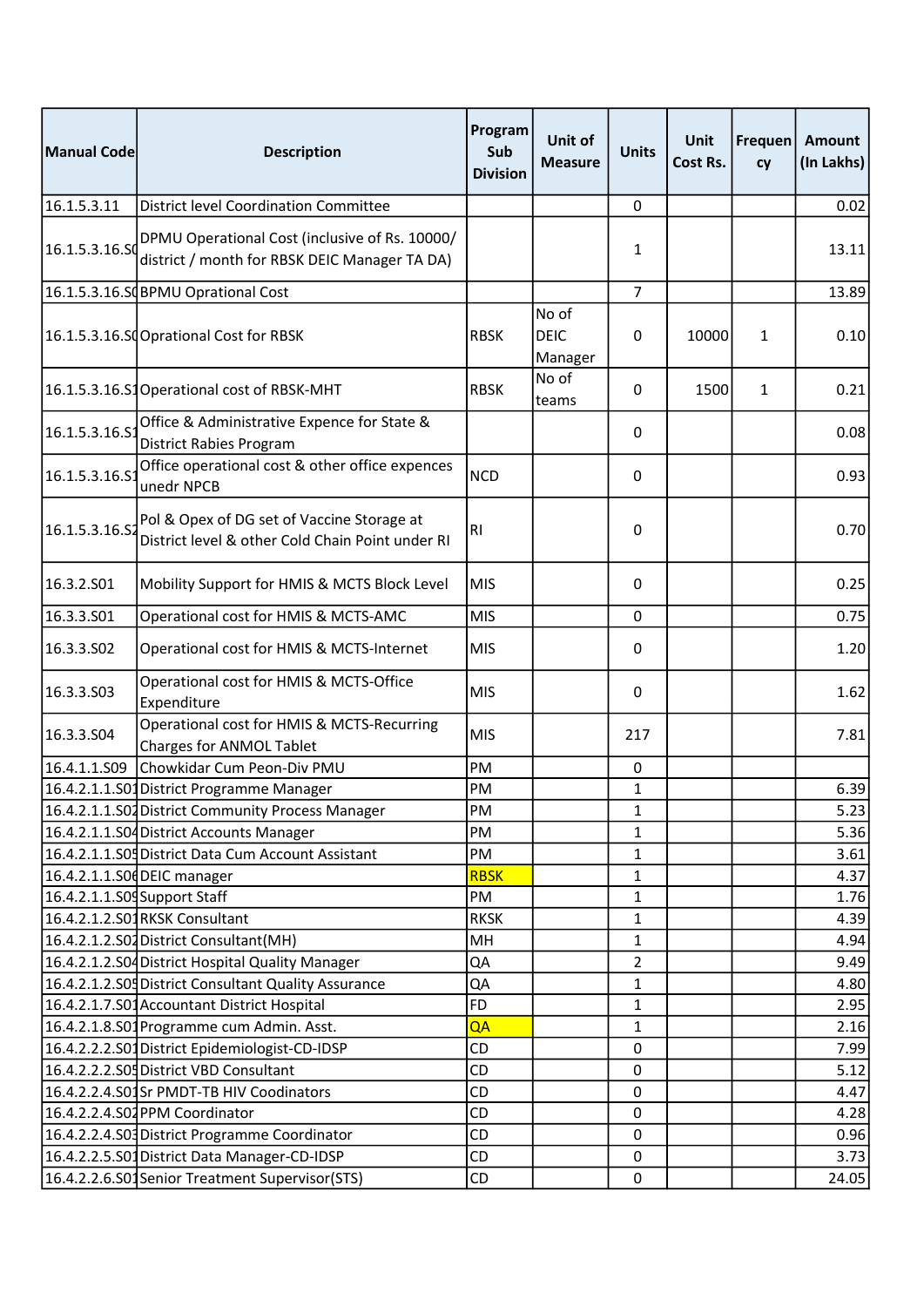| Manual Code | <b>Description</b>                                                      | Program<br>Sub<br><b>Division</b> | Unit of<br><b>Measure</b> | <b>Units</b>   | <b>Unit</b><br>Cost Rs. | <b>Frequen</b><br>cy | <b>Amount</b><br>(In Lakhs) |
|-------------|-------------------------------------------------------------------------|-----------------------------------|---------------------------|----------------|-------------------------|----------------------|-----------------------------|
|             | 16.4.2.2.6.S03Senior TB Lab Supervisor(STLS)                            | CD                                |                           | 0              |                         |                      | 16.75                       |
|             | 16.4.2.2.7.S01Accountant- Full time                                     | CD                                |                           | 0              |                         |                      | 3.18                        |
|             | 16.4.3.1.1.S01Block Programme Manager                                   | PM                                |                           | $\overline{7}$ |                         |                      | 26.94                       |
|             | 16.4.3.1.1.S02 Block Account Manager                                    |                                   |                           | 7              |                         |                      | 22.25                       |
|             | 16.4.3.1.1.S03 Block Community Process Manager                          |                                   |                           | 0              |                         |                      | 18.11                       |
|             | 16.4.3.1.9.S03 Data Entry Operator-HR                                   |                                   |                           | $\overline{2}$ |                         |                      | 4.94                        |
|             | 16.4.3.1.9. SO4 Data Entry Operator-MCTS OPR 820 MIS                    | <b>MIS</b>                        |                           | 7              |                         |                      | 17.23                       |
|             | 16.4.3.1.9.S04 Data Entry Operator-MIS Outsource                        | <b>MIS</b>                        |                           |                |                         |                      | 0.64                        |
|             | 16.4.3.1.9.S07Data Entry Operator-RI                                    | RI                                |                           | $\mathbf 0$    |                         |                      | 2.26                        |
|             | 16.4.3.1.9.S08 Data Entry Operator-RNTCP                                | PM                                |                           | 0              |                         |                      | 3.29                        |
|             | 16.4.3.1.9.S11Data Entry Operator-CD-IDSP                               | CD                                |                           | 0              |                         |                      | 2.45                        |
|             | 16.4.3.1.9.S13 Data Entry Operator-NBCP-District                        | <b>NCD</b>                        |                           | 0              |                         |                      | 1.53                        |
| 17.4        | E-rakt kosh- refer to strengthening of blood                            | <b>BLOOD</b>                      | No of                     | 0              | 1000                    | 12                   | 0.12                        |
|             | services guidelines                                                     | <b>CELL</b>                       | Facility                  |                |                         |                      |                             |
| 17.8.S05    | Internet Cost to ASHA & AF at HWC                                       |                                   |                           | 0              |                         |                      | 2.64                        |
| 18.17       | Counseling training for Service Provider                                | <b>FP</b>                         | No of<br><b>Batches</b>   | 1              | 49540                   |                      | 0.50                        |
| 18.23       | <b>NBSU &amp; NBCC Register</b>                                         | СH                                | No of<br>register         | 10             | 350                     | 1                    | 0.04                        |
| 18.29       | <b>Uniform Case Sheet of Pediatrics</b>                                 | <b>CH</b>                         | No of<br>format           | 4615           | 14                      | $\mathbf{1}$         | 0.65                        |
| U.1.3.1     | Operational Expenses of UPHCs (excluding rent)                          | <b>NUHM</b>                       | No.'s                     | 3              | 8000                    | 12                   | 2.88                        |
| U.2.2.1     | Mobility support for ANM/LHV                                            | <b>NUHM</b>                       | No.'s                     | 18             | 500                     | 12                   | 1.08                        |
| U.2.3.1     | <b>UHNDs</b>                                                            | <b>NUHM</b>                       | No.'s                     | 18             | 1000                    | 12                   | 2.16                        |
| U.2.3.2     | Special outreach camps in slums/ vulnerable<br>areas                    | <b>NUHM</b>                       | No.'s                     | 3              | 3250                    | 12                   | 1.17                        |
| U.3.1.1.1   | Incentives for routine activities                                       | <b>NUHM</b>                       |                           | 54             |                         |                      | 12.60                       |
| U.3.1.1.2   | ASHA incentives for Ayushman Bharat Health &<br>Wellness Centres (H&WC) | <b>NUHM</b>                       |                           | 26             |                         |                      | 3.12                        |
|             | U.3.1.1.3.S01 Incentive for Health Promotion Day for ASHAs              | <b>NUHM</b>                       | No.'s                     | 34             | 200                     | 12                   | 0.82                        |
| U.3.1.1.4   | ASHA Incentive for JSY & Awards for best<br>Performing Urban ASHA       | <b>NUHM</b>                       |                           | 630            |                         |                      | 1.90                        |
| U.3.1.2.S02 | ASHA HBNC Module 6 & 7 Training                                         | <b>NUHM</b>                       | No.'s                     | 1              | 88200                   | $\mathbf{1}$         | 0.88                        |
| U.3.1.3.1   | Other Non-Monetary Incentives Costs (badge,                             | <b>NUHM</b>                       | No.'s                     | 54             | 500                     | 1                    | 0.27                        |
|             | uniform, ID, etc.)                                                      |                                   |                           |                |                         |                      |                             |
| U.4.1.1.2   | Untied grants to UPHCs Rented Building                                  | <b>NUHM</b>                       | No.'s                     | 3              | 100000                  | 1                    | 3.00                        |
| U.4.1.4     | Untied grants to MAS                                                    | <b>NUHM</b>                       | No.'s                     | 34             | 5000                    | $\mathbf 1$          | 1.70                        |
| U.5.1.4.1   | Rent for UPHC                                                           | <b>NUHM</b>                       | No.'s                     | 3              | 17325                   | 12                   | 6.24                        |
| U.6.2.1.1   | Procurement of drugs for AB-H&WCs                                       | <b>NUHM</b>                       | No.'s                     | 1              | 130000                  | $\mathbf{1}$         | 1.30                        |
| U.6.2.1.2   | Procurement of drugs for facilities other than AB-<br><b>HWCs</b>       | <b>NUHM</b>                       | No.'s                     | $\overline{2}$ | 130000                  | 1                    | 2.60                        |
| U.6.2.2.1   | <b>ASHA Drug Kits</b>                                                   | <b>NUHM</b>                       | No.'s                     | 20             | 750                     | $\mathbf{1}$         | 0.15                        |
| U.6.5.1     | Tablets/ software for IT support of Ayushman<br>Bharat H&WC             | <b>NUHM</b>                       |                           | $\mathbf{1}$   |                         |                      | 0.10                        |